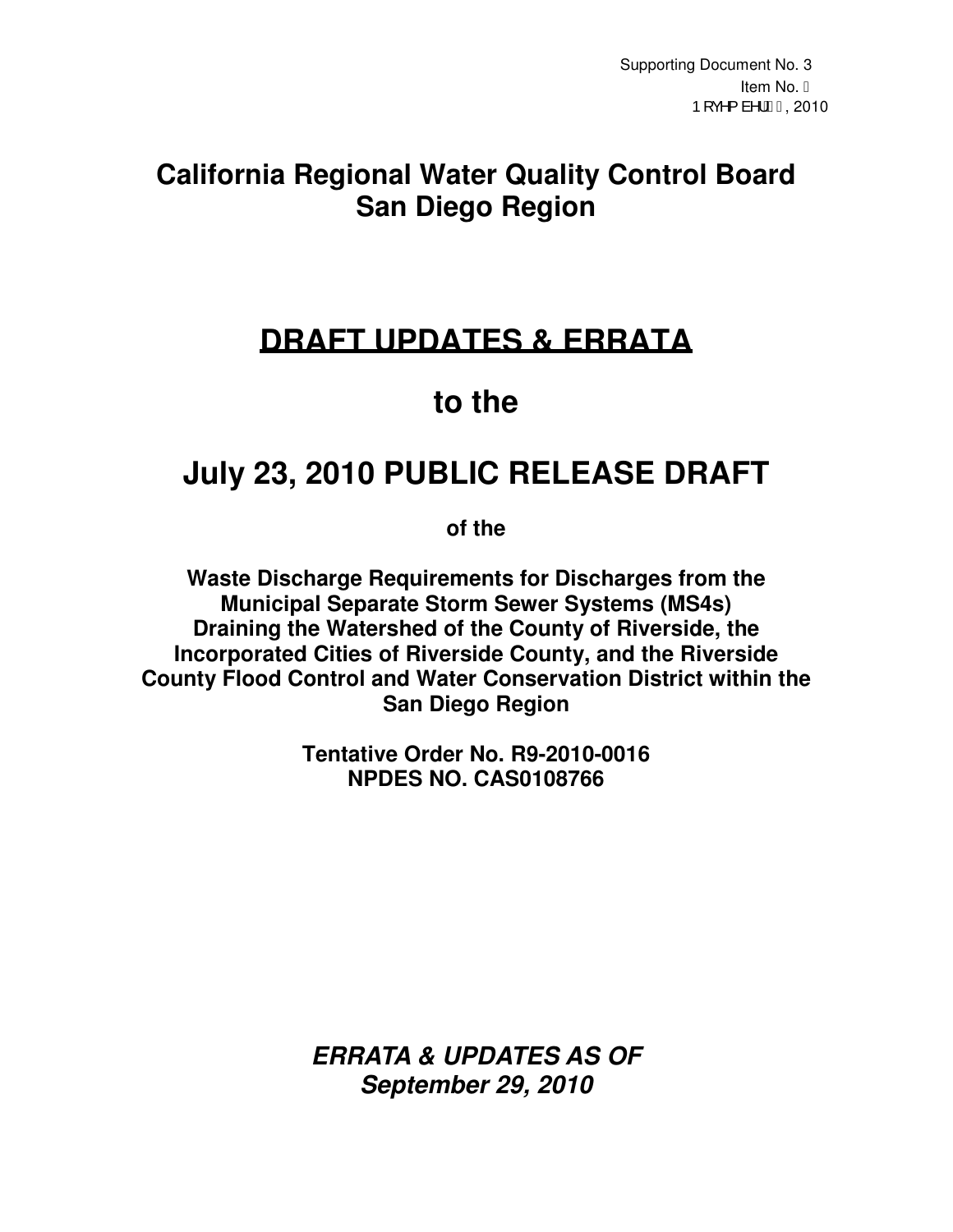This document represents tentative updates and errata to the July 23, 2010 release of Tentative Order No. R9-2010-0016. The errata represent minor clarifications and reference mistakes identified by Staff and/or in the response to comments on the public release of Tentative Order. The updates include changes made as a result of oral and written comments received on the July 23, 2010 public release of the Tentative Order.

#### **Permit Errata**

**Title Page** - NPDES NO. CAS010876640

**Page # 2, Finding B.1** - Each of the persons in Table 1 below, hereinafter called Copermittees or dischargers, owns or operates an MS4, through which it discharges into waters of the United States (U.S.) within the San Diego Region. These MS4s fall into one or more of the following categories: (1) a medium or large MS4 that services a population of greater than 100,000 or 250,000 respectively; or (2) a small MS4 that is "interrelated" to a medium or large MS4; or (3) an MS4 that contributes to a violation of a water quality standard; or (4) an MS4 which is a significant contributor of pollutants to waters of the U.S.

#### Table 1. Municipal Copermittees

| 1. City of Murrieta             | 4. County of Riverside                |
|---------------------------------|---------------------------------------|
| 2. City of Temecula             | 5. Riverside County Flood Control and |
| 3. City of Wildomar             | <b>Water Conservation District</b>    |
| 6. City of Menifee <sup>+</sup> |                                       |

The Cities of Murietta, Menifee and Wildomar also discharge into the waters of the U.S. in the California Regional Water Quality Control Board, Santa Ana Region (Santa Ana Water Board), so are located partially within both the San Diego and Santa Ana Water Board boundaries. As allowed by California Water Code (CWC) §13228, these Cities submitted written requests to be regulated for MS4 purposes under a permit adopted by only one Water Board. As authorized by CWC  $§13228$  and pursuant to a written agreements dated September 28, 2010 between the San Diego Water Board and the Santa Ana Water Board, the Cities of Murrieta and Wildomar are wholly regulated by the San Diego Water Board under this Order, including those portions of the Cities jurisdiction not within the San Diego Water Board's region. Similarly, the City of Menifee is wholly regulated by the Santa Ana Water Board under Order No. R8-2010-0033, including those portions of the City of Menifee within the San Diego Water Board's region<sup>+</sup>

**Page # 7, Finding D.1.d** - Updated individual **Drainage Area Storm Water Management** Plans (Individual DASWMP or JRMP), and Watershed Stormwater Management Plans (watershed SWMPs or Watershed Worklplans), which, together with references in the DAMP, describe the Copermittees' runoff management programs in their entirety, are needed to guide the Copermittees' runoff management efforts and aid the Copermittees in tracking runoff management program implementation. Hereinafter, the individual

 $\overline{\phantom{a}}$ <sup>1</sup> Until an agreement is finalized, the City of Menifee is included as a Copermittee in this Order.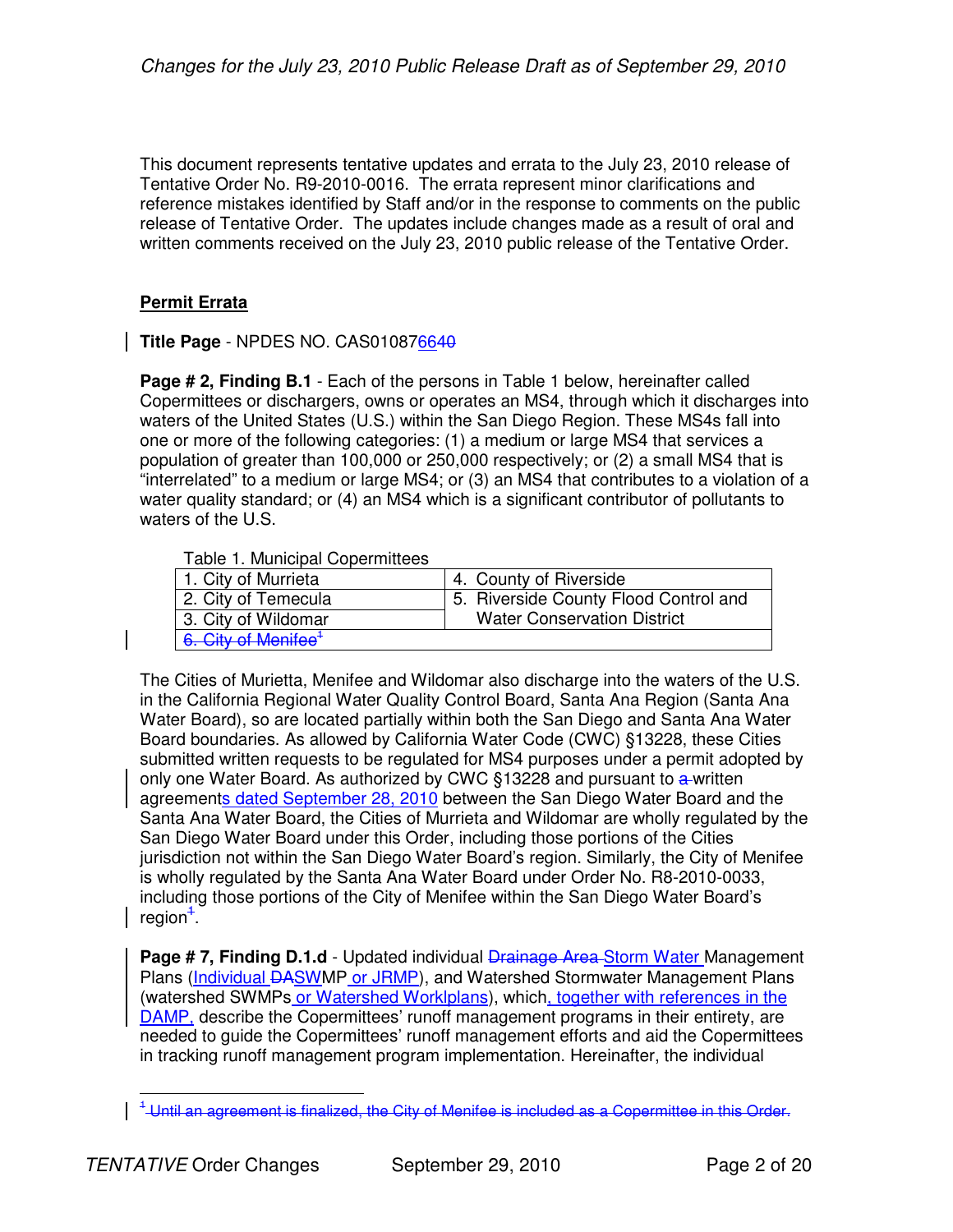DASWMP is referred to as the JRMPs and the Watershed SWMP is referred to as the Watershed Workplan. It is practicable for the Copermittees to update the JRMPs and Watershed Workplans within the timeframe specified in this Order, since significant efforts to develop these programs have already occurred.

**Page # 15, Finding E.9** - Storm water discharges from developed and developing areas in Riverside County are significant sources of certain pollutants that can cause, may be causing, threatening to cause or contributing to water quality impairment in the waters of Riverside County. Furthermore, as delineated in the CWA section 303(d) list in Table 2, the San Diego Water Board has found that there is a reasonable potential that municipal storm water and non-storm water discharges from MS4s cause or may cause or contribute to an excursion above water quality standards for the following pollutants: Indicator Bacteria (including Fecal Coliform and E. Coli), Copper, Manganese, Iron, Chlorpyrifos, Diazinon, Sulfates, Phosphorous, Nitrogen, Total Dissolved Solids (TDS), and Toxicity<del>, and Turbidity</del>. In accordance with CWA section 303(d), the San Diego Water Board is required to establish TMDLs for these pollutants to these waters to eliminate impairment and attain water quality standards. Therefore, certain early pollutant control actions and further pollutant impact assessments by the Copermittees are warranted and required pursuant to this Order.

**Page # 20, Section C.2** – In response to an exceedance of an NAL, the Copermittee(s) having jurisdiction must investigate and seek to identify the source of the exceedance in a timely manner.

**Page # 23, Section D.2** – The end-of-pipe assessment points for the determination of SAL compliance are all major outfalls, as defined in 40 CFR 122.26(b)(5) and (b)(6) and Attachment E of this Order.

**Page # 24, Section E.1** - Each Copermittee must establish, maintain, and enforce adequate legal authority within its jurisdiction to control pollutant discharges into and from its MS4 through ordinance, statute, permit, contract or similar means.

**Page # 25, Section E.2** - Each Copermittee must submit on or before June 30, 2012, a statement certified by its chief legal counsel that the Copermittee has taken the necessary steps to obtain and maintain full legal authority within its jurisdiction to implement and enforce each of the requirements contained in 40 CFR 122.26(d)(2)(i)(A-F) and this Order.

**Page # 33, Section F.1.d.(4)(b)(i), Footnote 12** - Priority Development Projects proposing to dredge or fill materials in waters of the U.S. must obtain a CWA Section 401 Water Quality Certification. and/or Priority Development Projects proposing to discharge waste in waters of the State must obtain a CWA §401 Water Quality Certification and/or Waste Discharge Requirements.

**Page # 39, Section F.1.f.(2)(a)** - At a minimum, high priority projects include those projects that generate pollutants (prior to treatment) within the tributary area of and within the same hydrologic subarea as a 303(d) listed waterbody impaired for that pollutant; or those projects generating pollutants within the tributary area for and within the same hydrologic subarea as an observed action level exceedance of that pollutant.

**Page # 43, Section F.1.h.(2)** - In addition to the control measures that must be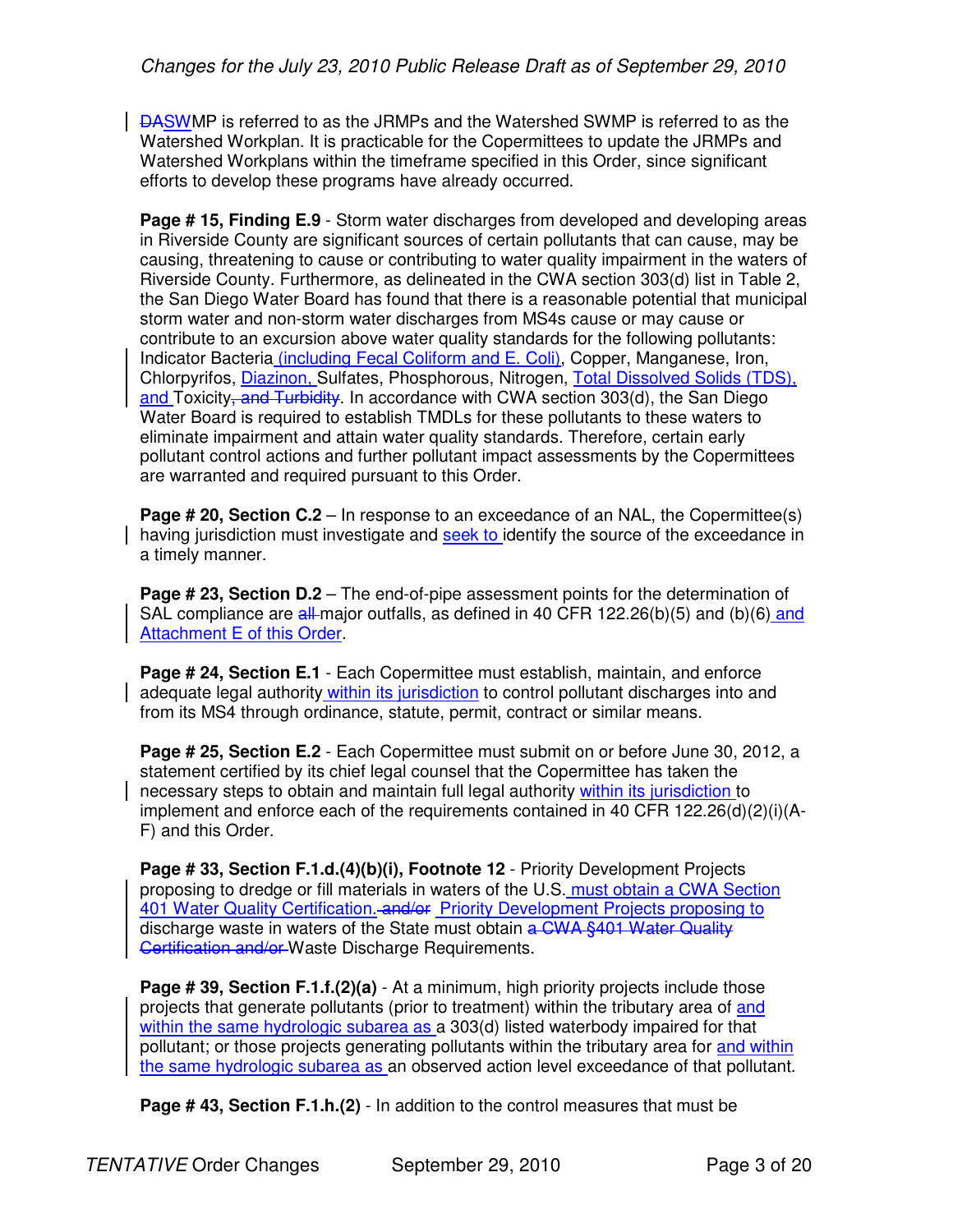implemented by Priority Development Projects per section F.1.h.(1)(d), the HMP must include a suite of management measures to that can be used on Priority Development Projects to mitigate hydromodification impacts, protect and restore downstream beneficial uses and prevent or further prevent adverse physical changes to downstream channels. The measures must be based on a prioritized consideration of the following elements in this order:

**Page # 43, Section F.1.h.(3)** - As part of the HMP, the Copermittees may develop a waiver program that allows a redevelopment Priority Development Project, as defined in Section F.1.d.(1)(b), to implement offsite mitigation measures. A waiver may be granted if onsite management and control measures are technically infeasible to fully achieve post-project runoff flow rates and durations that do not exceed the pre-development (naturally occurring) runoff flow rates and durations. Redevelopment projects that are granted a waiver under the program must not have post-project runoff flow rates and durations that exceed the pre-project runoff flow rates and durations. The estimated incremental hydromodification impacts from not achieving the pre-development (naturally occurring) runoff flow rates and durations for the project site must be fully mitigated. The offsite mitigation must be within the same stream channel system to which the project discharges. Mitigation projects not within the same stream channel system but within the same hydrologic unit may be approved provided that the project proponent demonstrates that mitigation within the same stream channel is infeasible and that the mitigation project will address similar impacts as expected from the project.

**Page # 45, Section F.1.i** - The Copermittees must develop, where they do not already exist, and implement or require implementation of erosion and sediment control BMPs after construction of new unpaved roads. At a minimum, the BMPs must include the following, or alternative BMPs that are equally effective:

**Page # 51, Section F.3.a.(1)** - Each Copermittee must maintain an updated watershedbased inventory of all its municipal areas and those activities that have the potential to generate pollutants. The inventory must include the name, address (if applicable), and a description of the area/activity; which pollutants are potentially generated by the area/activity; whether the area/activity is adjacent to an ESA; and identification of whether the area/activity is tributary to and within the same hydrologic subarea as a CWA section 303(d) water body segment and generates pollutants for which the water body segment is impaired. Linear facilities, such as roads, streets, and highways, do not need to be individually inventoried. The use of an automated database system, such as Geographical Information Systems (GIS) is highly recommended.

**Page # 52, Section F.3.a.(2)(d)** - Designate BMPs for ESAs and 303(d) Impairments: Each Copermittee must designate enhanced measures for its municipal areas and activities tributary to and within the same hydrologic subarea as CWA section 303(d) impaired water body segments when an area or those activities have the potential to generate pollutants for which the water body segment is impaired. Each Copermittee must also designate additional controls for its municipal areas and activities within or directly adjacent to or discharging directly to receiving waters within environmentally sensitive areas (as defined in Attachment C of this Order).

**Page # 52, Section F.3.a.(8)(a)(iii)** - Areas and activities tributary to and within the same hydrologic subarea as a CWA section 303(d) impaired water body segment, where an area or activity generates pollutants for which the water body segment is impaired.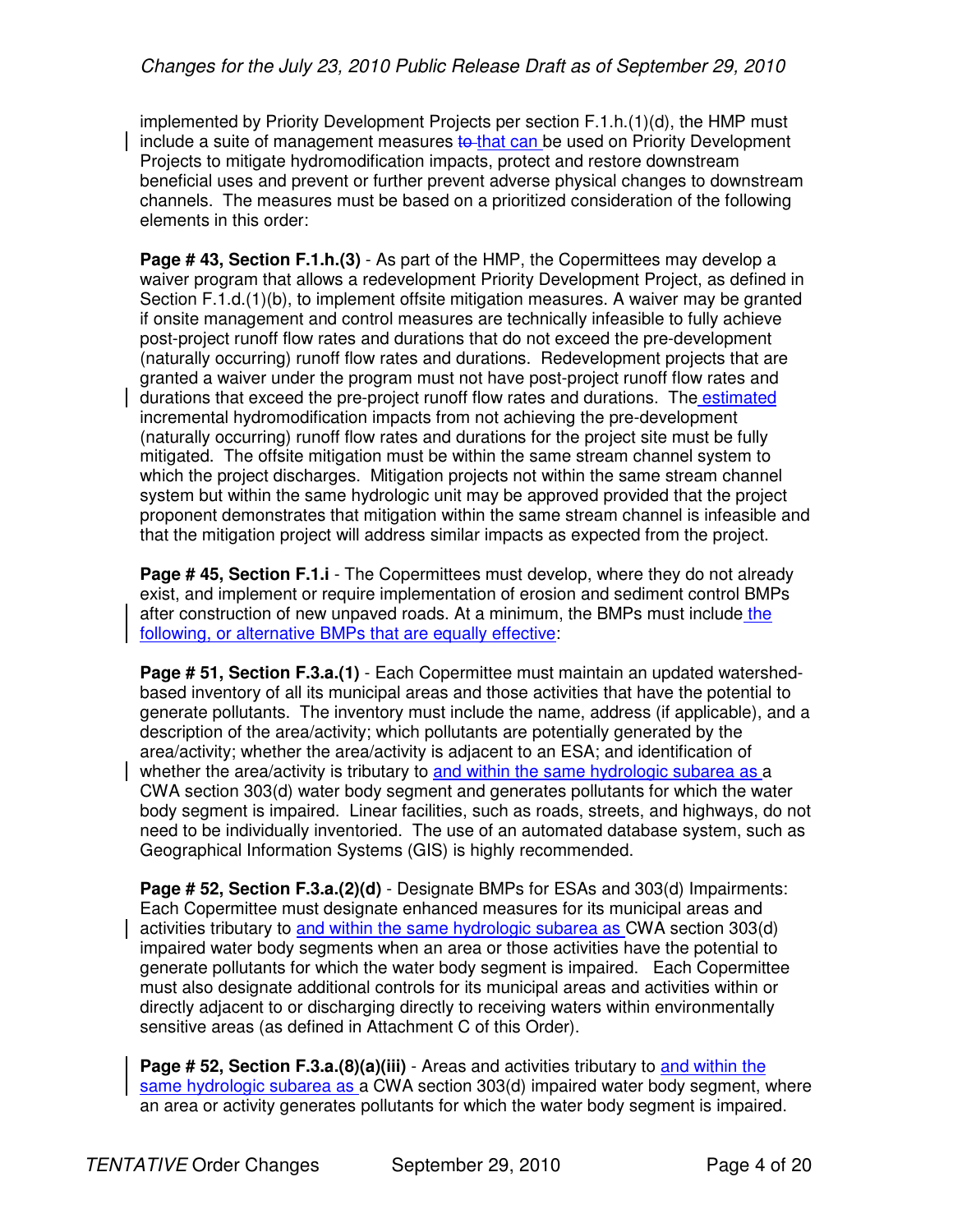**Page # 56, Section F.3.a.(10) – Copermittee Maintained Unpaved Roads Maintenance** 

- (a) The Copermittees must develop, where they do not already exist, and implement or require implementation of BMPs for erosion and sediment control measures during their maintenance activities on Copermittee maintained unpaved roads, particularly in or adjacent to receiving waters.
- (b) The Copermittees must develop and implement or require implementation of appropriate BMPs to minimize impacts on streams and wetlands during their unpaved road maintenance activities.
- (c) The Copermittees must regularly maintain as necessary their unpaved roads adjacent to streams and riparian habitat to reduce erosion and sediment transport;
- (d) Re-grading of unpaved roads during maintenance must be sloped outward where consistent with road engineering safety standards or alternative equally effective BMPs must be implemented to minimize erosion and sedimentation from unpaved roads;
- (e) Through their regular maintenance of unpaved roads, the Copermittees must examine the feasibility of replacing existing culverts or design of new culverts or bridge crossings to reduce erosion and maintain natural stream geomorphology.

**Page # 58, Section F.3.b.(1)(a)(iii)** - ESAs and 303(d) Listed Waterbodies: All other commercial or industrial sites/sources tributary to and within the same hydrologic subarea as a CWA Section 303(d) impaired water body segment, where the site/source generates pollutants for which the water body segment is impaired. All other commercial or industrial sites/sources within or directly adjacent to or discharging directly to receiving waters within environmentally sensitive areas (as defined in Attachment C of this Order) or that generate pollutants tributary to and within the same hydrologic subarea as an observed exceedance of an action level.

**Page # 58, Section F.3.b.(2)(b)** - Designate / Update Minimum BMPs: Each Copermittee must designate a minimum set of BMPs for all inventoried industrial and commercial sites/sources. Where BMPs have already been designated, each Copermittee must review and update its existing BMPs for adequacy within one year of permit adoption no later than with the submittal of the JRMP. Copermittees may continue to regularly review and update their designated BMPs for adequacy and subsequently submit any updates in their Annual Report. The designated minimum BMPs must be specific to facility types and pollutant-generating activities, as appropriate.

**Page # 58-59, Section F.3.b.(2)(c)** - Designate Enhanced BMPs for ESAs and 303(d) Impairments: Each Copermittee must designate enhanced measures for inventoried industrial and commercial sites/sources tributary to and within the same hydrologic subarea as CWA section 303(d) impaired water body segments (where a site/source generates pollutants for which the water body segment is impaired). Each Copermittee must also designate additional controls for industrial and commercial sites/sources within or directly adjacent to or discharging directly to coastal lagoons, the ocean, or other receiving waters within environmentally sensitive areas (as defined in Attachment C of this Order). Copermittees may continue to regularly review and update their designated enhanced BMPs for adequacy and subsequently submit any updates in their next Annual Report.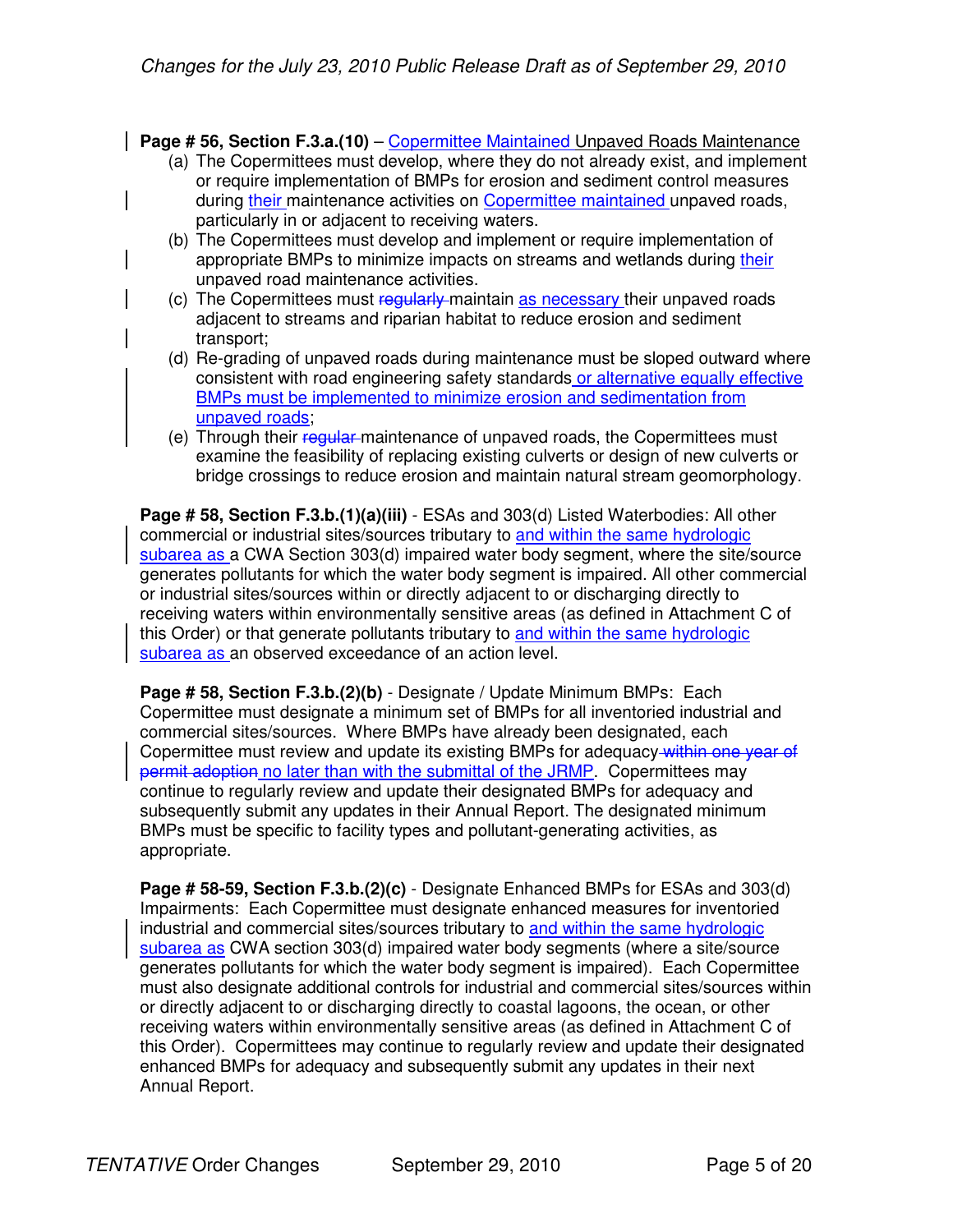**Page # 60, Section F.3.b.(4)(a)(i)** - Review of BMP implementation plans not including SSMPs required pursuant to section F.1.d, if the site uses or is required to use such a plan;

**Page # 60, Section F.3.b.(4)(b)** – Delete the section:

(b) Each Copermittee must annually notify the San Diego Water Board, prior to the commencement of the rainy season, of all Industrial Sites and Industrial Facilities subject to the General Industrial Permit or other individual NPDES permit with alleged violations of the Copermittees ordinances, that pose a significant threat to water quality.

**Page # 62, Section F.3.b.(6)** – Add the section: (6) Reporting of Non-Compliant Sites

Each Copermittee must annually notify the San Diego Water Board, prior to the commencement of the wet season, of any unresolved high level enforcement action (as defined in the Copermittees' JRMP) that poses a significant threat to water quality in its jurisdiction as a result of violations of their storm water ordinances.

**Page # 62, Section F.3.c.(1)(e)** - Any residential areas tributary to and within the same hydrologic subarea as a CWA section 303(d) impaired water body, where the residence generates pollutants for which the water body is impaired; and

**Page # 64, Section F.3.d** – Each Copermittee must develop and implement a retrofitting program that meets the requirements of this section. The goals of the existing development retrofitting program are to address the impacts of existing development through retrofit projects that reduce impacts from hydromodification, promote LID, support riparian and aquatic habitat restoration, reduce the discharges of storm water pollutants from the MS4 to the MEP, and prevent discharges from the MS4 from causing or contributing to a violation of water quality standards. Where feasible, at the discretion of the Copermittee, the existing development retrofitting program may be coordinated with flood control projects and other infrastructure improvement programs.

**Page # 65, Section F.3.d.(5)** – The known completed retrofit BMPs must be tracked in accordance with Section F.1.f. Retrofit BMPs on publicly owned properties must be inspected per section F.1.f . Privately owned retrofit BMPs must be inspected as needed to ensure proper operation and maintenance.

**Page # 69, Section F.4.h** - Each Copermittee must implement management measures and procedures (including a notification mechanism) to prevent, respond to, contain and clean up all sewage (see below) and other spills that may discharge into its MS4 from any source (including private laterals and failing septic systems). Copermittees must coordinate with spill response teams to prevent entry of spills into the MS4 and contamination of surface water, ground water and soil. Each Copermittee must coordinate spill prevention, containment and response activities throughout all appropriate Copermittee departments, programs and agencies so that maximum water quality protection is available at all times.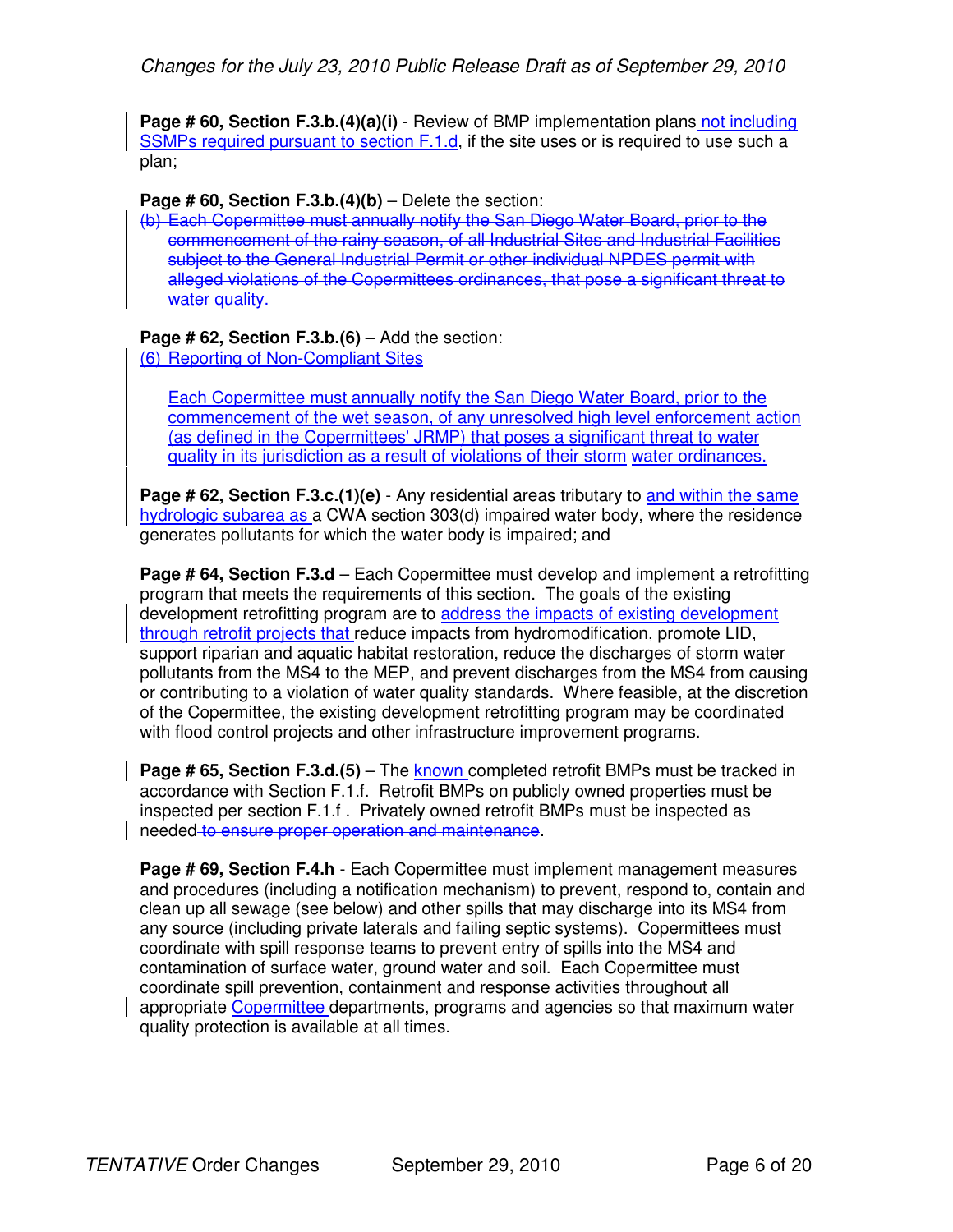**Page # 69-70, Section F.6.a.(1)** - At a minimum, the Copermittee education programs must educate each target community on the following topics, as appropriate to the target community's potential storm water and non-storm water discharges to the MS4:

- (a) Applicable water quality laws, regulations, permits, and requirements;
- (b) Best management practices;
- (c) General runoff concepts;
- (d) Existing water quality, including local water quality conditions, impaired waterbodies and environmentally sensitive areas; and
- (e) Other topics, as determined by the Copermittee(s), such as public reporting mechanisms, water conservation, low-impact development techniques, and public health and vector issues associated with runoff.

**Page # 72, Section G.1.d** - Develop a watershed BMP implementation strategy to attain receiving water quality objectives in the identified highest priority water quality problem(s) and locations. The BMP implementation strategy must include a schedule for implementation of the BMPs-projects to abate specific receiving water quality problems and a list of criteria to be used to evaluate BMP effectiveness. Identified watershed water quality problems may be the result of jurisdictional discharges that will need to be addressed with BMPs applied in a specific jurisdiction in order to generate a benefit to the watershed. This implementation strategy must include a map of any implemented and/or proposed BMPs.

**Page # 74, Section I.2** - The Cities of Wildomar and Murrieta must comply with the requirements and WLAs assigned to the discharges from their MS4s contributing to the Lake Elsinore/Canyon Lake (San Jacinto Watershed) Nutrient TMDLs as specified in Section VI.D.2 of the Santa Ana Water Board's Order R8-2010-0033, including relevant sections of the fact sheet and findings, and subsequent revisions thereto.

**Page # 77, Section K.2.a.(2)** - Within 180 days of determination that the SSMP is in compliance with this Order's provisions, each Copermittee must amend its ordinances consistent with the SSMP and implement the updated SSMP. Any amended or new ordinances must be submitted to the San Diego Water Board within 30 days of adoption the applicable Annual Report.

**Page # 84, Section M.3** - Produce and submit Coordinate the submittal of the documents and reports as required by section K of this Order and Receiving Waters and MS4 Discharge Monitoring and Reporting Program No. R9-2010-0016 in Attachment E of this Order.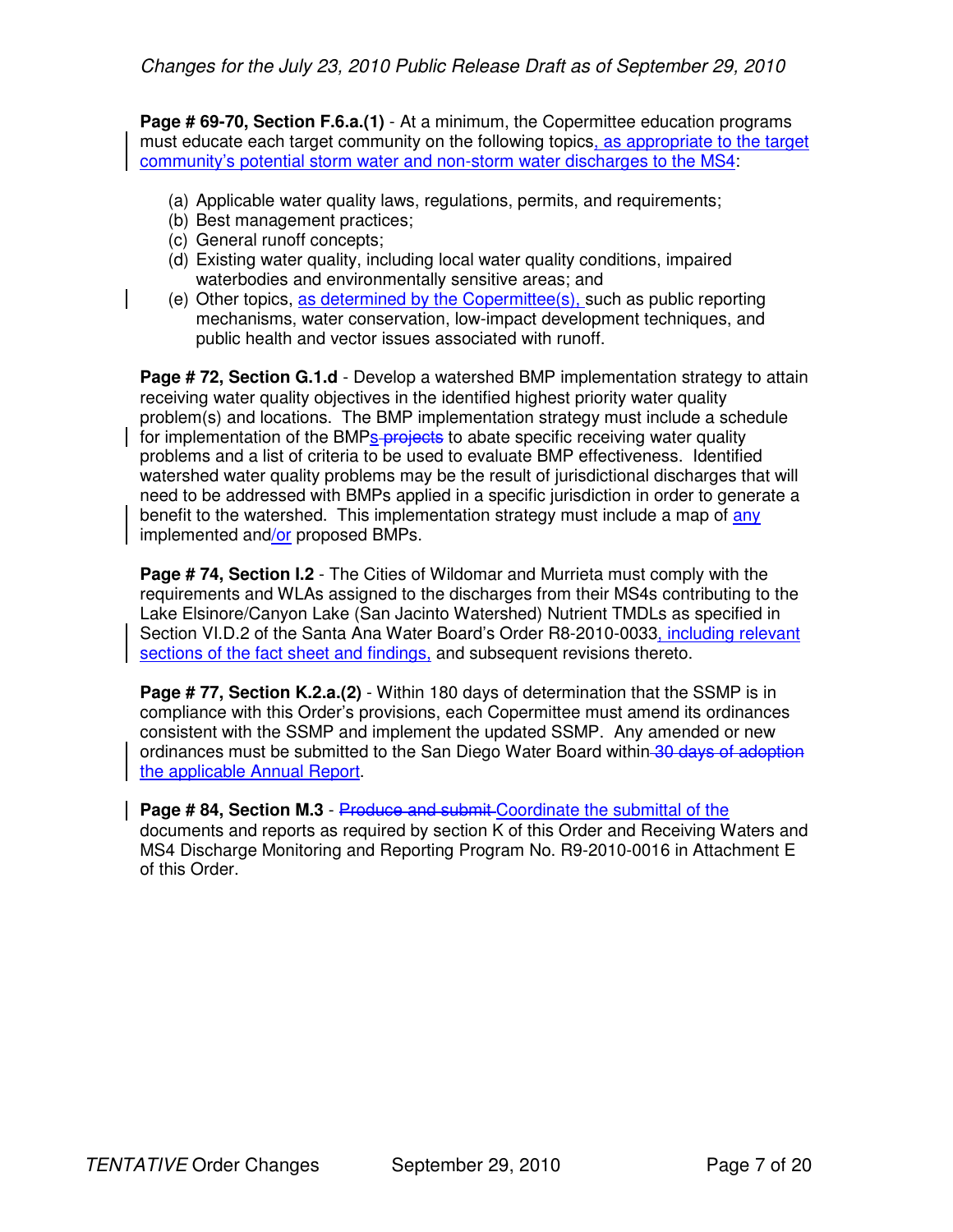## **Attachments Errata**

**Page # B-9, Section Att. B.7.(m)** - Noncompliance. Any noncompliance with this Order constitutes violation of the CWAC and is grounds for denial of an application for modification of the Order (also see 40 CFR 122.41(a)).

**Page # E-3, Section II.A.1.d** - Protocols: Protocols for mass loading sampling and analysis including analytical methods, target reporting limits, and data reporting formats must be compatible with the State Water Resources Control Board's (State Water Board's) State Surface Water Ambient Monitoring Program (SWAMP). If the mass loading sampling and analysis are determined to be impracticable with the SWAMP standards, the Copermittees must provide a written explanation and discussion in the submittal of the Planned Monitoring Program. Wet weather samples must be timeflowweighted composites, collected for the duration of the entire runoff event. Where such monitoring is not practical, such as for large watersheds with significant groundwater recharge flows, composites must be collected at a minimum during the first 3 hours of flow. Dry weather event sampling must be time-weighted composites composed of 24 discrete hourly samples, whereby the mass loads of pollutants are calculated as the product of the composite sample concentration and the total volume of water discharged past the monitoring point during the time of sample collection.

**Page # E-7, Section II.A.2.c.(3)** - Monitoring of stream assessment stations must be conducted according to the most current bioassessment Standard Operating Procedures (SOP) developed by the Surface Water Ambient Monitoring Program (SWAMP), and amendments, as amendedapplicable. In collecting macroinvertebrate samples, the discharger must use the "Reachwide Benthos (Multihabitat) Procedure." The discharger must conduct, concurrently with all required macroinvertebrate collections, the "full" suite of physical/habitat characterization measurements specified in the SWAMP Bioassessment SOP, and as summarized in the *SWAMP Stream Habitat* Characterization Form - Full Version - and must collect the water chemistry as listed in Table 1 of the bioassessment SOP developed by SWAMP.

**Page # E-7, Section II.C.1.b.(1)** - Determining Sampling Frequency: Effluent analytical monitoring must be conducted at major outfalls and identified stations. The Copermittees must sample a representative number percentage of major outfalls and identified stations within each hydrologic subarea. The sampling must be done to assess compliance with dry weather non-storm water action levels pursuant to section C of this Order. All monitoring conducted must be preceded by a minimum of 72 hours of dry weather.

**Page # E-14, Section II.C.1.b.(2)** - Sampling of non-storm water discharges may be done utilizing grab samples. If a ponded MS4 discharge is observed at a monitoring station, the Copermittee(s) must record the observation and collect at least one (1) grab sample. If flow is evident, a 1-hour composite sample may be taken. The Copermittee(s) must estimate the discharge flow by measuring the width of water surface, approximate depth of water, and approximate flow velocity. A flow meter may also be utilized.

**Page # E-27, Section III.B.** - For the October 2010 to October 2012 monitoring period, the Principal Copermittee must submit the Receiving Waters Monitoring Annual Report as required under Order No. 2004-0001. The Receiving Waters Monitoring Annual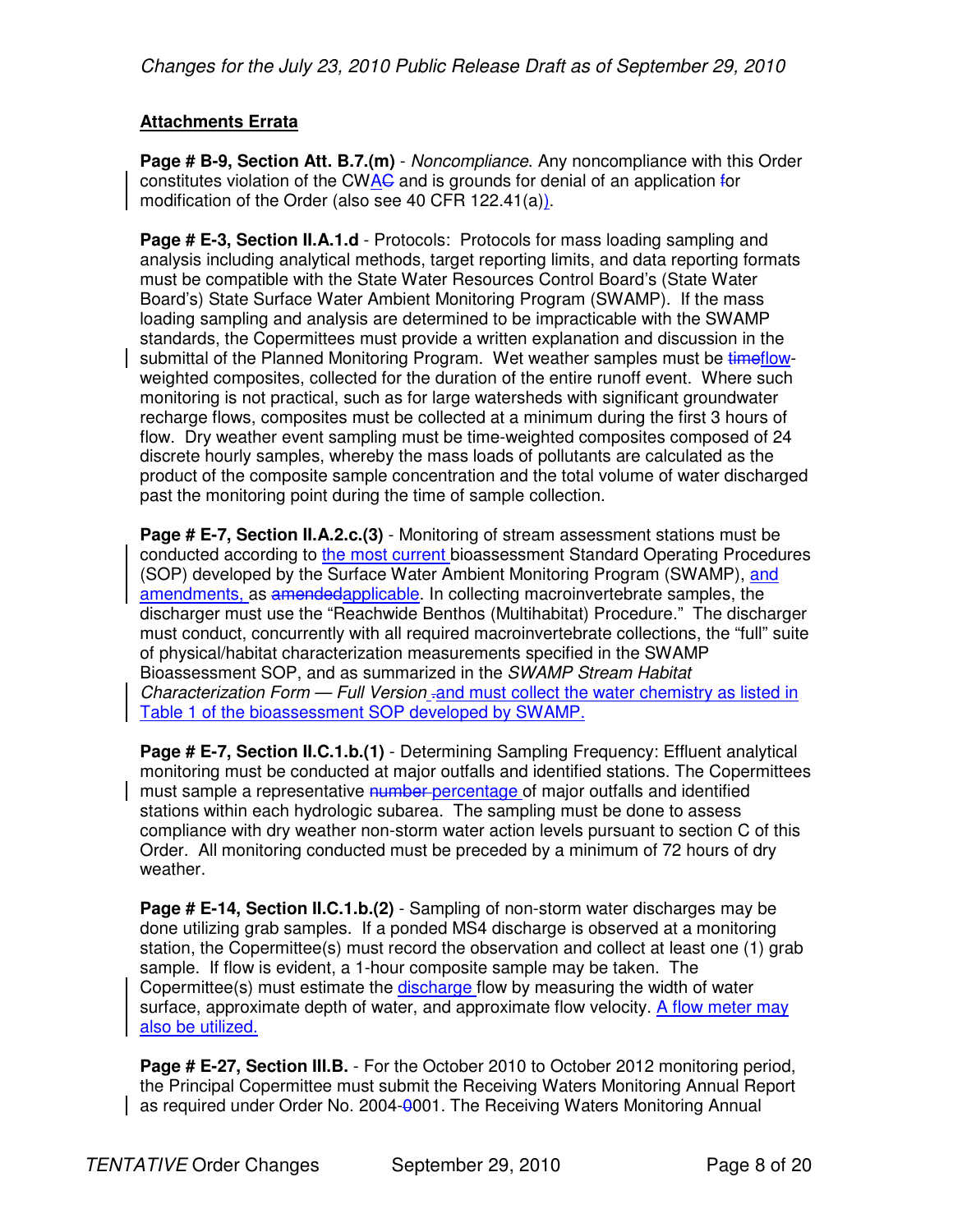Report must address the monitoring conducted to comply with the requirements of Order  $\vert$  No. 2004-0001.

Page # E-27, Section III.C. - Table 5. Table of Required MRP Reporting Dates and Frequencies. ... Draft Trash and Litter Impairment Special Study ...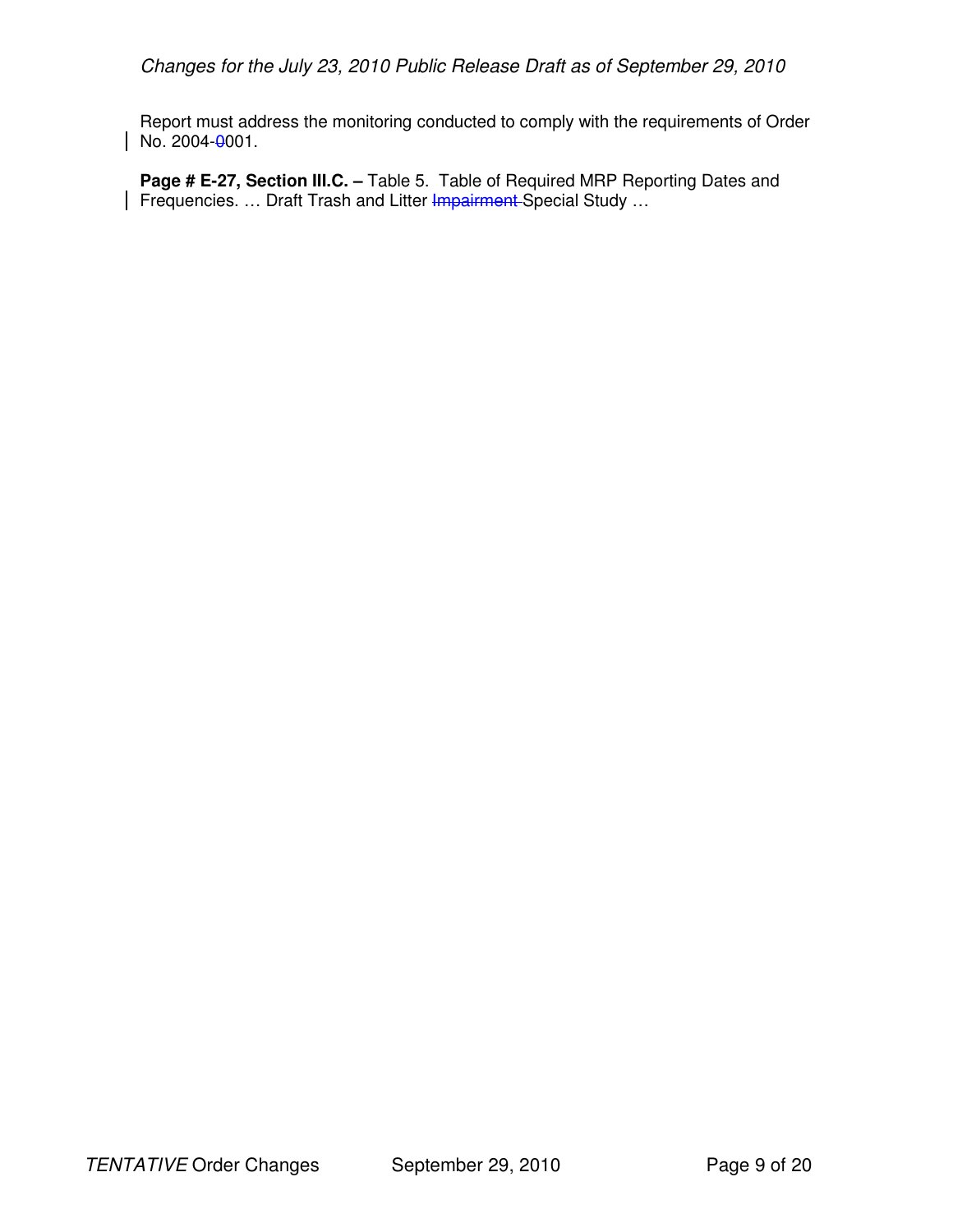## **Fact Sheet Errata**

**Page # 23-24, Discussion of Finding B.1** - Included in Table 1 of the Order are the Cities of Menifee, Murrieta, Temecula, and Wildomar, the County of Riverside, and the Riverside County Flood Control and Water Conservation District. The Cities of Wildomar and Menifee are newly incorporated cities. Both Cities were previously a part of the County of Riverside's jurisdiction and have an MS4 interrelated to other Copermittee MS4s in the San Diego Region. The boundaries of the Cities of Menifee, Murrieta, and Wildomar fall within the jurisdiction of both the San Diego Water Board and the Santa Ana Water Board.

As requested by the Cities of Menifee, Murrieta, and Wildomar, and pursuant to an agreement between the San Diego and Santa Ana Water Boards as authorized by CWC section 13228, the MS4s of the Cities of Murrieta and Wildomar are to be wholly regulated by the San Diego Water Board under this Order, and the MS4 of the City of Menifee is to be wholly regulated by the Santa Ana Water Board under Order No. R8- 2010-0033. The agreement between the San Diego and Santa Ana Water Board to regulate the Cities of Menifee, Murrieta, and Wildomar will be subject to change with each permit renewalsufficient notice, and for good cause. Until the an agreement between the San Diego Water Board and Santa Ana Water Board is finalized to allow the City of Menifee to be wholly regulated by the Santa Ana Water Board under Order No. R8-2010-0033, the City of Menifee will remain as a Copermittee under this Order.

**Page # 59, Finding D.1.d** - Updated individual **Drainage Area-Storm Water** Management Plans (Individual DASWMP or JRMP), and Watershed Stormwater Management Plans (watershed SWMPs or Watershed Workplans), which, together with references in the DAMP, describe the Copermittees' runoff management programs in their entirety, are needed to guide the Copermittees' runoff management efforts and aid the Copermittees in tracking runoff management program implementation. Hereinafter, the individual DASWMP is referred to as the JRMPs and the Watershed SWMP is referred to as the Watershed Workplan. It is practicable for the Copermittees to update the JRMPs and Watershed Workplans within the timeframe specified in this Order, since significant efforts to develop these programs have already occurred.

**Page # 98, Finding E.9** - Storm water discharges from developed and developing areas in Riverside County are significant sources of certain pollutants that can cause, may be causing, threatening to cause or contributing to water quality impairment in the waters of Riverside County. Furthermore, as delineated in the CWA section 303(d) list in Table 2, the San Diego Water Board has found that there is a reasonable potential that municipal storm water and non-storm water discharges from MS4s cause or may cause or contribute to an excursion above water quality standards for the following pollutants: Indicator Bacteria (including Fecal Coliform and E. Coli), Copper, Manganese, Iron, Chlorpyrifos, Diazinon, Sulfates, Phosphorous, Nitrogen, Total Dissolved Solids (TDS), and Toxicity, and Turbidity. In accordance with CWA section 303(d), the San Diego Water Board is required to establish TMDLs for these pollutants to these waters to eliminate impairment and attain water quality standards. Therefore, certain early pollutant control actions and further pollutant impact assessments by the Copermittees are warranted and required pursuant to this Order.

**Page # 121, Section C** - The maximum daily action level (MDAL) and average monthly action level (AMAL) will be based on the most limiting of the acute and chronic LTA, in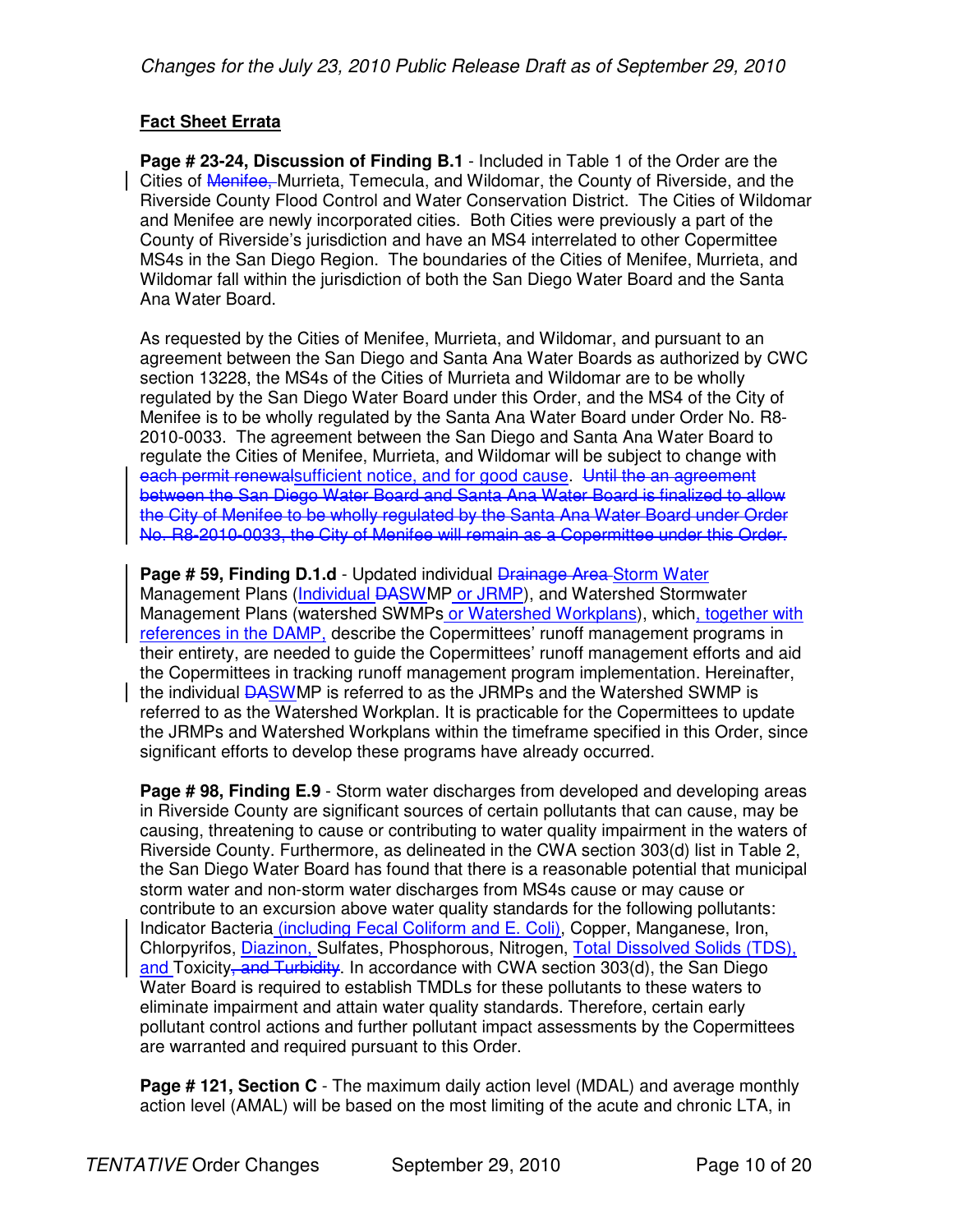the case for copper chromium VI the most limiting LTA is the acute of 5.23 ug/L.

**Page # 144, Section F.1.h** – In addition to the control measures that must be included in the HMP to prevent or minimize hydromodification effects from Priority Development Projects, section F.1.h.(2) requires the HMP to include additional management measures to that can be used on Priority Development Projects based on a prioritized consideration of the following elements in this order:

**Page # 144-145, Section F.1.h** – The San Diego Water Board recognizes that fully achieving post-project runoff flow rates and durations that do not exceed predevelopment (naturally occurring) runoff flow rates and durations on redevelopment projects with existing impervious surfaces may be challenging. Thus, section F.1.h.(3) has been included to allow the Copermittees to propose, as part of the HMP, a waiver program specifically for Priority Development Projects that are redevelopment projects, as defined by section F.1.d.(1)(b). Because redevelopment projects may not be able to achieve post-project runoff flow rates and durations that do not exceed pre-development (naturally occurring) runoff flow rates and durations through onsite management and control measures, offsite mitigation measures may be required. Redevelopment projects, however, must be able to achieve post-project runoff flow rates and durations that are less than or equal to pre-project and down to pre-development runoff flow rates and durations to be eligible to receive a waiver under the program. For a redevelopment project, the pre-project runoff flow rates and durations are those currently being discharged by the existing development prior to the redevelopment project being built. Meeting pre-project runoff flow rates and durations is usually a less stringent performance criteria than meeting the pre-development runoff flow rates and durations. Implementing BMPs to meet the pre-project flow rates and durations is significantly easier and cheaper for a redevelopment project compared to meeting pre-development flow rates and durations. If a project is granted a waiver, the estimated incremental hydromodification impacts from not achieving the pre-development (naturally occurring) runoff flow rates and durations for the project site must be fully mitigated with offsite mitigation. Offsite mitigation measures may include utilizing regional hydrologic control measures (e.g., regional detention or infiltration basins) or rehabilitation of stream channels to achieve sustainable channel configurations.

**Page # 155, Section F.3.a.(10)** - (Copermittee Maintained Unpaved Roads Maintenance) requires the Copermittees to implement or require implementation of BMPs for erosion and sediment control during and after maintenance activities on the unpaved roads that the Copermittees are responsible for maintaining, particularly in or adjacent to stream channels or wetlands. As discussed for Finding D.1c, source control BMPs for unpaved roads are needed to minimize the discharge of sediment to the MS4s and receiving waters. There are several guidance documents available (see Discussion for Finding D.1.c) that include BMPs that can be readily implemented by the Copermittees for the development of new unpaved roads. This requirement is necessary to ensure the Copermittees minimize the discharge of sediment from their unpaved roads used for their maintenance activities.

**Page # 158, Section F.3.b.(4)** - The Order also requires that inspections include review of BMP implementation plans if the site uses or is required to use such a plan, and the review of facility monitoring data if the site monitors its runoff. BMP implementation plans do not include SSMPs required pursuant to section F.1.d. If a facility is not required to have a BMP implementation plan or required to collect monitoring data, the inspection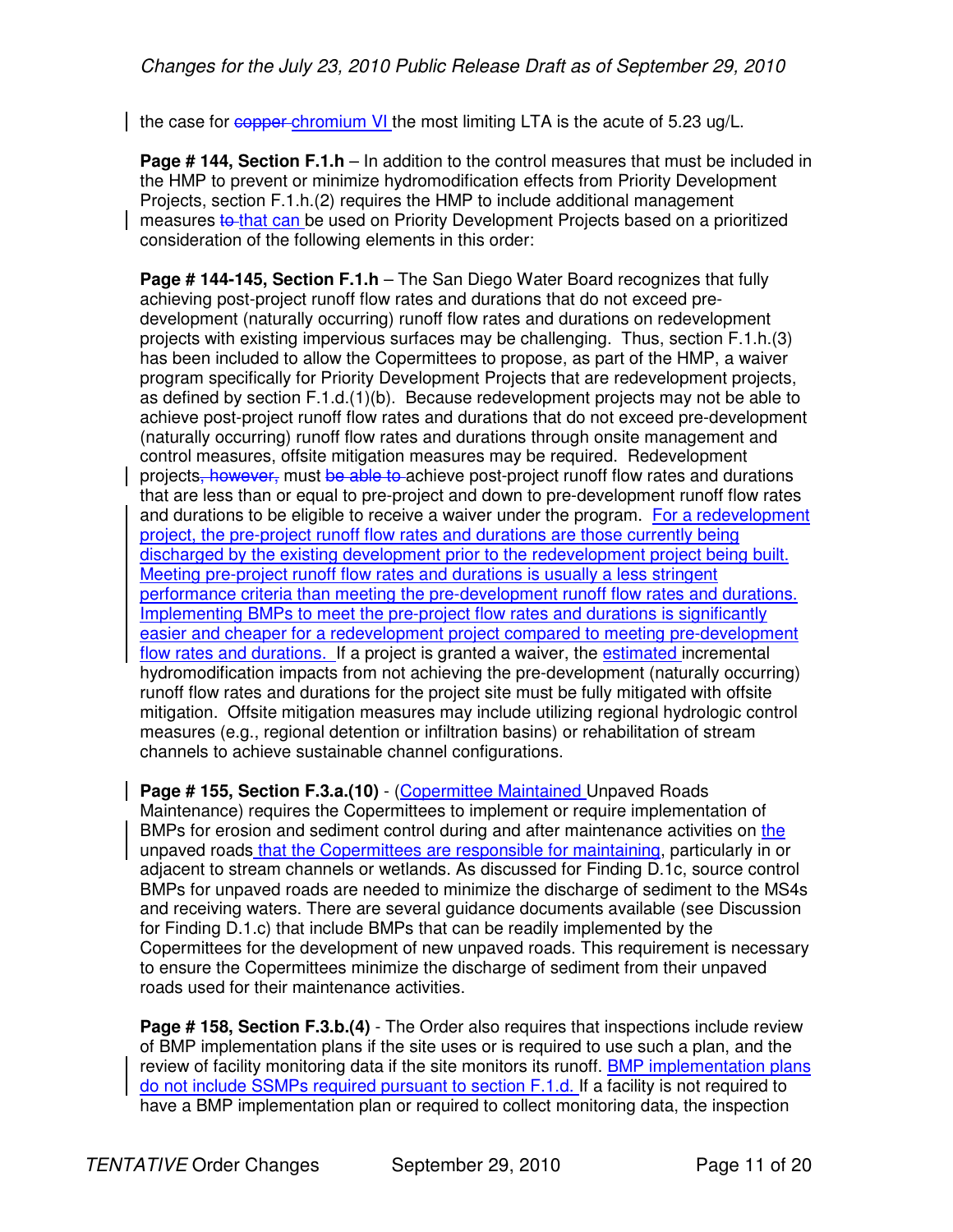does not need to include a review of this information. BMP implementation plans and monitoring data are expected to be available for any facility that is covered under the General Industrial Permit. The BMP implementation plans and monitoring data can provide the inspector pertinent information that can be used during the visual inspection of the facility (e.g., BMPs implemented, maintenance records for BMPs, pollutants in storm water runoff). The Copermittees' inspectors have the discretion to determine the depth and detail of the review and use of the information in conducting the inspection.

#### **Page # 158-159, Section F.3.b.(4)** – Delete the following paragraph:

An additional notification to the San Diego Water Board regarding industrial sites has been added. Copermittees are required to annually notify the San Diego Water Board of industrial sites that have suspected violations. This was added to enhance San Diego Water Board and Copermittee communication and coordination in regulating industrial sites. Information may be provided as part of the JRMP annual report if submitted prior to the rainy season.

#### **Page # 159, Section F.3.b.(6)** – Add the following section after the end of Section  $F.3.b.(4)$ :

**Section F.3.b.(6)** (Reporting of Non-Compliant Sites) has been added as additional notification to the San Diego Water Board regarding commercial and industrial sites. Copermittees are required to annually notify, prior to the rainy season, the San Diego Water Board of commercial and industrial sites that have any unresolved high level enforcement actions. This was added to enhance San Diego Water Board and Copermittee communication. Information may be provided as part of the JRMP annual report if submitted prior to the rainy season.

**Page # 174, Section I.2** – includes, by reference to Santa Ana Water Board Order No. R8-2010-0033, including the relevant sections of the fact sheet and findings (and subsequent revisions), the requirements and WLAs assigned to the MS4s for the Lake Elsinore/Canyon Lake (San Jacinto Watershed) Nutrient TMDLs that are being implemented for the Santa Ana Water Board. Because the San Jacinto Watershed is within the boundaries of the Santa Ana Water Board's region, the Lake Elsinore/Canyon Lake Nutrient TMDLs and its requirements must be implemented by the Cities of Murrieta and Wildomar for the areas within their jurisdictions located in the Santa Ana Region (Region 8).

**Page # 192, Section II.A.1** – 1. All events must now include: Biological Oxygen Demand, 5-day Chemical Oxygen Demand, Total Organic Carbon, Dissolved Organic Carbon. These are specifically required by 40 CFR 122.26(d)(2)(iii)(A) and (B), but were omitted from collection and reporting required by Order No. R9-2004-001.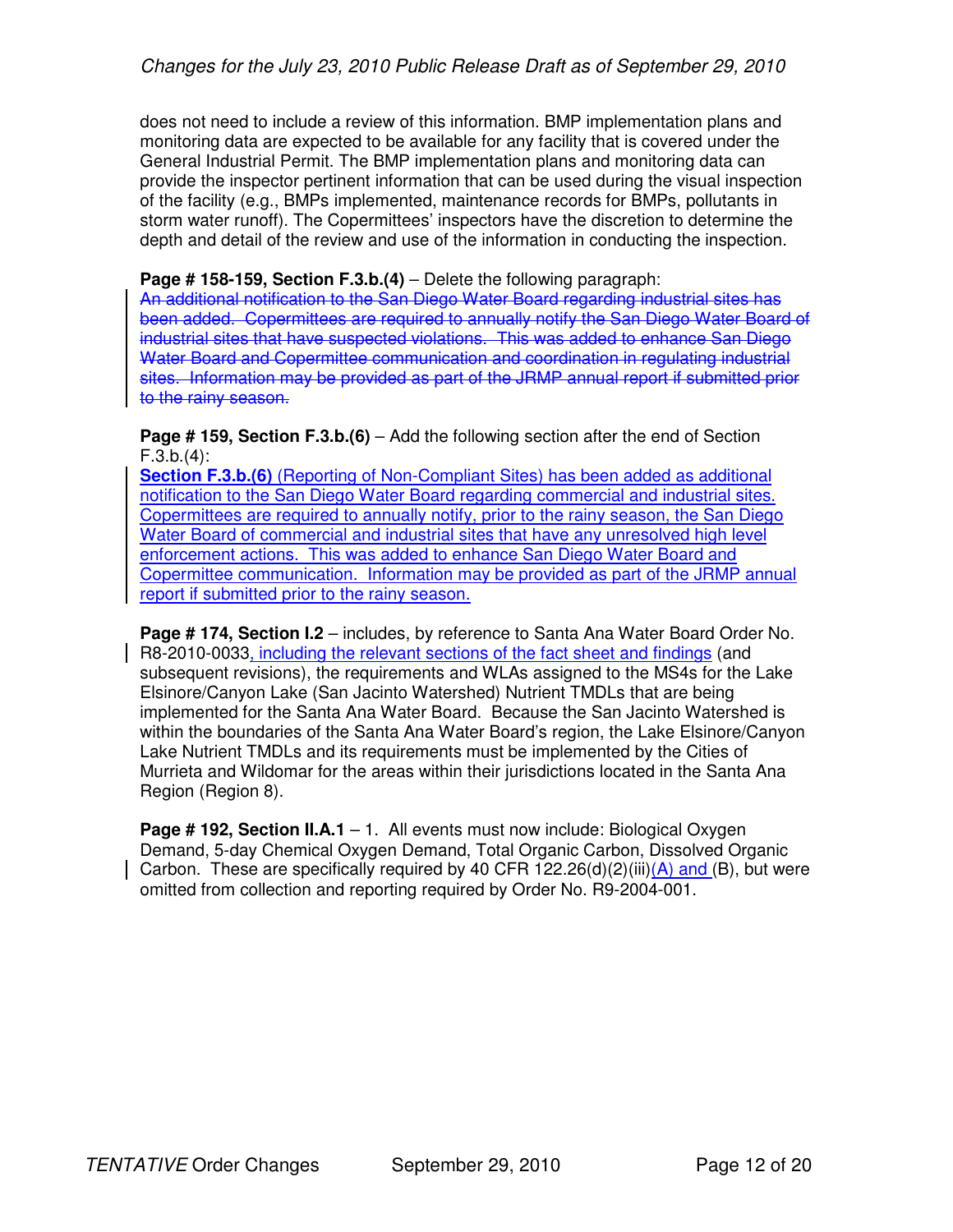## **Permit Updates**

**Page # 1, Finding A.3** – Insert "and following "Order WQ 2001-15," and delete "and Order WQ 2009-0008 (SWRCB/OCC File A-1780)." Add the following footnote to the end of the finding:

In July 2010, the court in Los Angeles County v. State Water Resources Control Board remanded the Los Angeles Water Board's MS4 permit underlying Order WQ 2008-0009 for procedural reasons occurring during the permit adoption process. The court did not evaluate or rule upon the substantive findings and reasoningn set forth in Order WQ 2009-0008. While the San Diego Water Board may no longer cite Order WQ 2009-0008 as a precedential State Water Board order, the San Diego Water Board agrees with the reasoning expressed by the State Water Board.

**Page # 1, Finding A.4** - The Fact Sheet / Technical Report for the Order No. R9-2010- 0016, NPDES No. CAS0108766, Waste Discharge Requirements for Discharges from the MS4s Draining the County of Riverside, the Incorporated Cities of Riverside County, and the Riverside County Flood Control and Water Conservation District within the San Diego Region, includes cited regulatory and legal references and additional explanatory information and data in support of the requirements of this Order. This information, including any supplements thereto, and any response to comments on the Tentative Orders, is hereby incorporated by reference into these findings.

**Page #28, Section F.1.c.(6)** – Infiltration and Groundwater Protection To protect groundwater quality, each Copermittee must apply restrictions to the use of treatment control BMPs that are designed to primarily function as large, centralized infiltration devices (such as large infiltration trenches and infiltration basins). Such restrictions must be designed so that the use of such infiltration treatment control BMPs does not cause or contribute to an exceedance of groundwater quality objectives and must be fully protective of downstream water rights. At a minimum, each treatment control BMP designed to primarily function as a centralized infiltration device must meet the restrictions below, unless the Developemnta Project demonstrates to the Copermittee that a restriction is not necessary to protect groundwater quality. The Copermittees may collectively or individually develop alternative restrictions on the use of treatment control BMPs which are designed to primarily function as centralized infiltration devices. Alternative restrictions developed by the Copermittees can partially or wholly replace the restrictions listed below. The restrictions do not apply to small infiltration systems dispersed throughout a development project.

**Page # 29, Section F.1.c.(8)** - Rain water harvesting and water reuse, where feasible, must be implemented encouraged as part of the site design and construction to reduce pollutants in storm water discharges to the MEP<del>, and to supplement offsite beneficial</del> uses.

**Page # 33, Section F.1.d.(4)(b)(iii)** - Projects with low traffic areas and appropriate soil conditions must be constructed walkways, trails, overflow parking lots, alleys, or other low-traffic areas with permeable surfaces, such as pervious concrete, porous asphalt, unit pavers, and granular materials.

**Page # 33-34 Section F.1.d.(4)(c)(ii)** - If onsite retention infiltration LID BMPs are technically infeasible per section F.1.d.(7)(b), other LID BMPs may treat any volume that  $\vert$  is not retained onsite provided that the other LID BMPs are sized to hold the design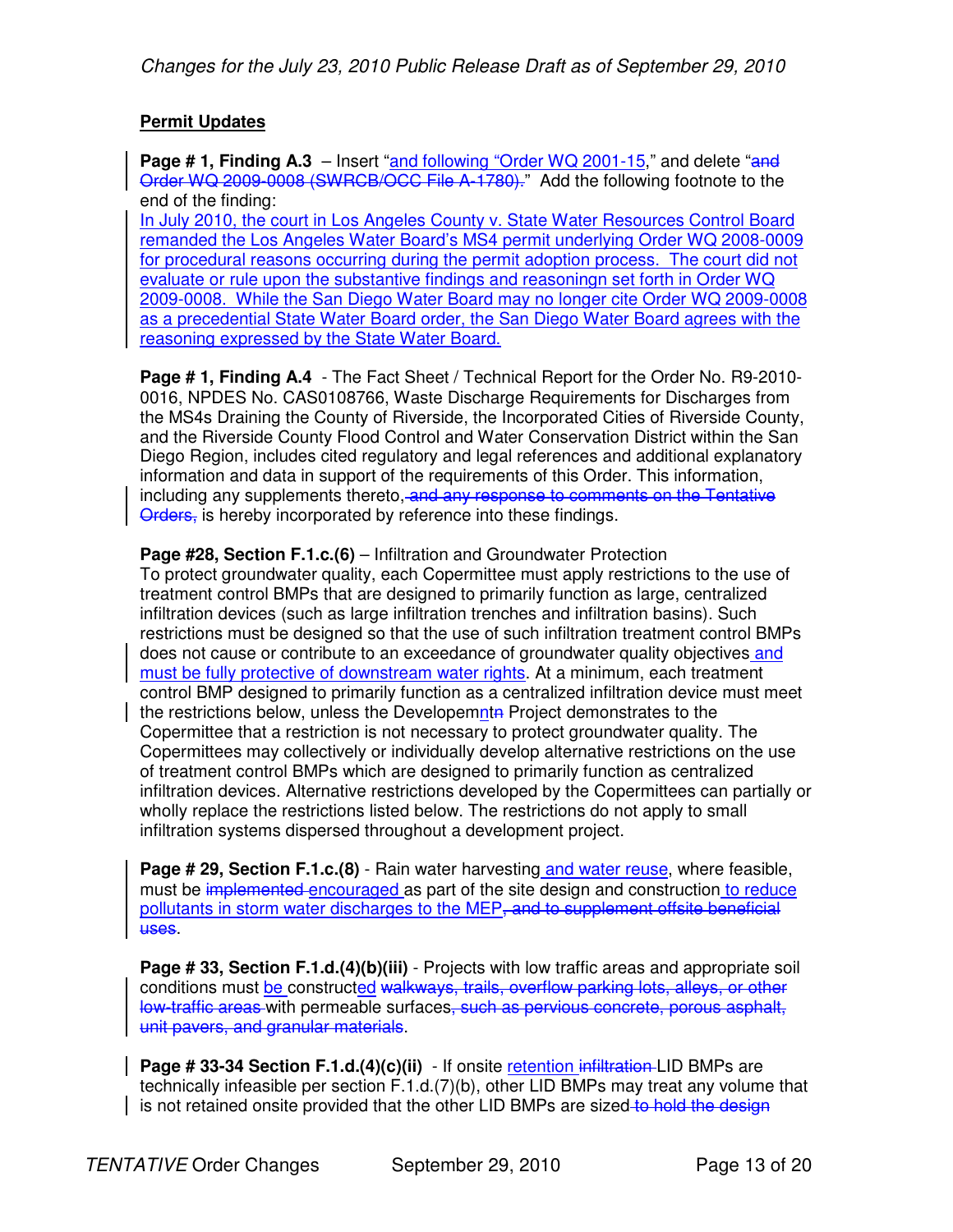storm volume that is not infiltrated to achieve equivalent storm water volume and pollutant load reduction as if the entire design capture volume were retained onsite. The LID BMPs must be designed for an appropriate surface loading rate to prevent erosion, scour and channeling within the BMP.

**Page # 36, Section F.1.d.(7)(a)** - Prior to implementation, the LID waiver program must clearly exhibit that it will not allow Priority Development Projects to result in a net impact (after consideration of any mitigation) from pollutant loadings over and above the impact caused by projects meeting the onsite LID retention requirements;

**Page # 38-39, Section F.1.f.(1)** - Inventory of SSMP projects: Each Copermittee must develop and maintain a watershed-based database to track and inventory all projects constructed within their jurisdiction, that have a final approved SSMP (SSMP projects), and its structural post-construction BMPs within its jurisdiction implemented therein since July, 2005. LID BMPs implemented on a lot by lot basis in low density residential areas at single family residential houses, such as rain barrels, are not required to be tracked or inventoried.

**Page # 39, Section F.1.f.(2)(b)(iv)** – Delete the section:

(iv) At least 20 percent of all approved and inventoried SSMP projects must be inspected by the Copermittee annually;

**Page # 64, Section F.3.c.(5)** – Delete the section: (5) Privately Owned Unpaved Roads Maintenance

- (a) The Copermittees must require implementation of BMPs for erosion and sediment control during maintenance activities on privately owned unpaved roads, particularly in or adjacent to stream channels or wetlands.
- (b) The Copermittees must enforce their ordinances against illegal construction and maintenance grading activities on privately owned unpaved roads, so as to prevent impacts to water quality.

**Page # 66-67, Section F.4.b** - Each Copermittee must maintain an updated map of its entire MS4 and the corresponding drainage areas within its jurisdiction. The use of GIS is strongly encouraged. The MS4 map must include all segments of the storm sewer system owned, operated, and maintained by the Copermittee, as well as all known locations of inlets that discharge and/or collect runoff into the Copermittee's MS4. known locations of access points (i.e. manholes) to the Copermittee's MS4, all known locations of connections with other MS4s (e.g. Caltrans), and all known locations of all the outfalls that discharge runoff from the Copermittee's MS4. The accuracy of the MS4 map must be confirmed during dry weather field screening and analytical monitoring and must be updated at least annually. The MS4 map including any GIS layers must be submitted with the updated JRMP.

**Page # 69, Section F.6** - Each Copermittee must implement education programs to (1) measurably increase the knowledge regarding MS4s, impacts of runoff on receiving waters, and potential BMP solutions for the target audience; and (2) to measurably change the behavior of target communities and thereby reduce pollutants in storm water discharges and eliminate prohibited non-storm water discharges to MS4s and the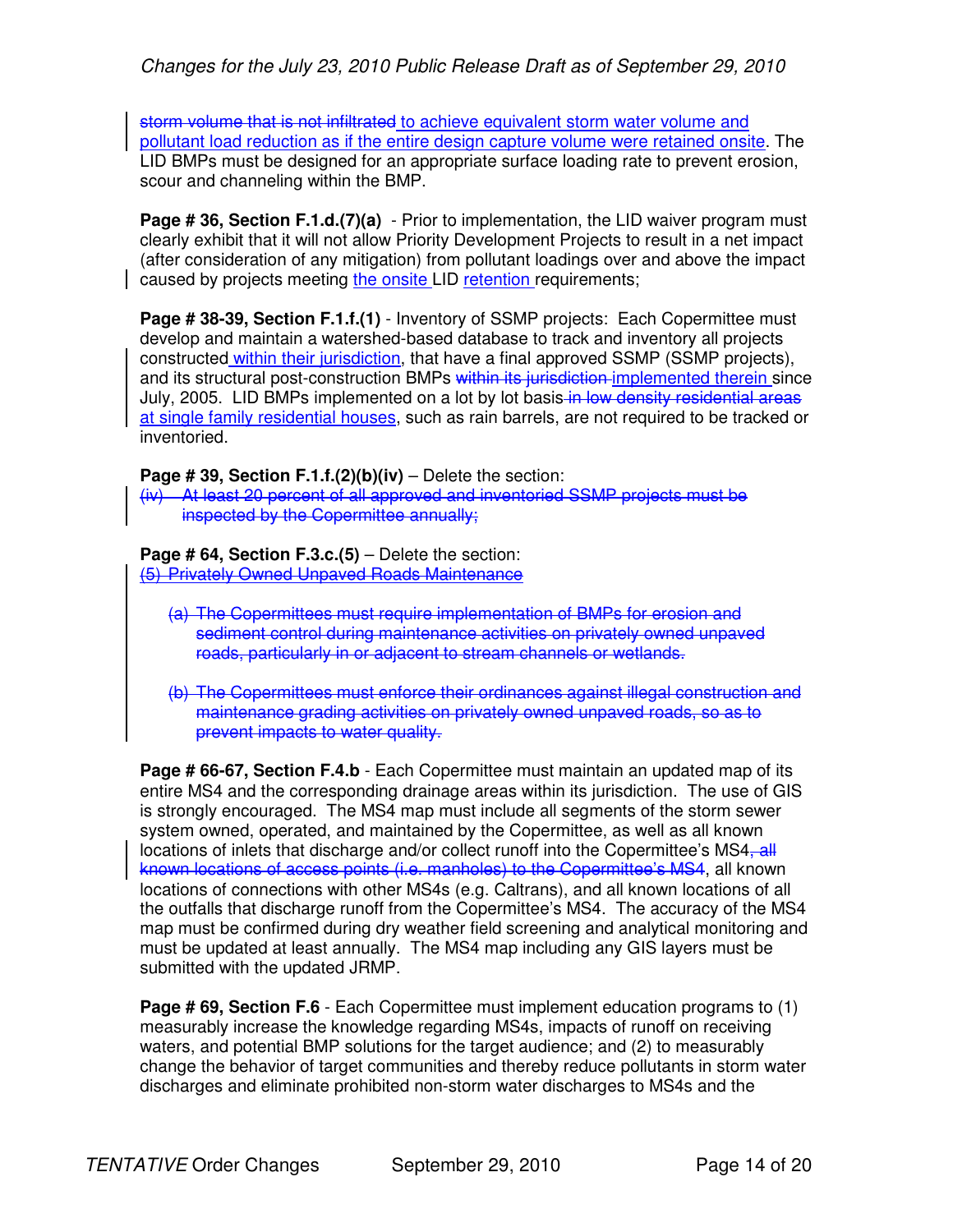environment. At a minimum, the education programs must meet the requirements of this section and address the following target communities:

- Copermittee Departments and Personnel
- New Development / Redevelopment Project Applicants, Developers, Contractors, Property Owners, and other Responsible Parties
- Construction Site Owners and Operators
- Commercial Owners and Operators
- Industrial Owners and Operators
- Residential Community and General Public
- Quasi-Governmental Agencies / Districts (i.e., educational institutions, water districts, sanitation districts, etc.)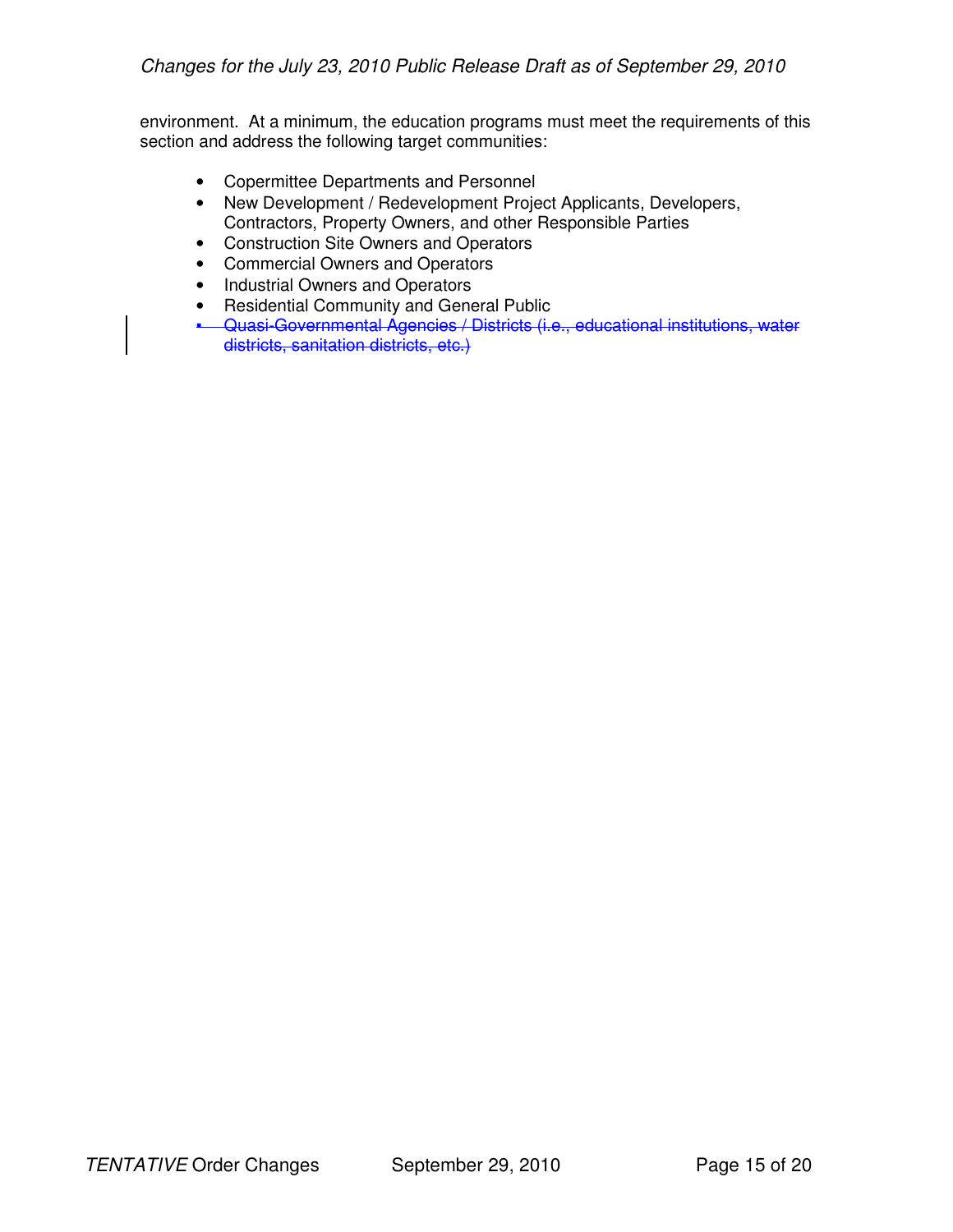### **Attachment Updates**

#### **Page # C-7** - Add the following definition:

**Low Impact Development Best Management Practices (LID BMPs)** - LID BMPs include schedules of activities, prohibitions of practices, maintenance procedures, and other management practices to prevent or reduce the pollution of waters of the United States through storm water management and land development strategies that emphasize conservation and the use of on-site natural features integrated with engineered, small-scale hydrologic controls to more closely reflect pre-development hydrologic functions. LID BMPs include retention practices that do not allow runoff such as infiltration, rain water harvesting and reuse, and evapotranspiration. LID BMPs also include flow-through practices such as biofiltration that may have some discharge of storm water following treatment.

## **Page # E-5, Section II.A.1, Table 1** -

Table 1. Analytical Testing for Mass Loading (II.A.1) and Stream Assessment (II.A.2)

| <b>Conventionals, Nutrients,</b><br><b>Hydrocarbons</b>                                                                                                                                                                                                                                                                                                                                                                                                                                                                                                                                                                                                                                                                                                    | <b>Pesticides</b>                                                                                                   | <b>Metals (Total and</b><br>Dissolved)                                                                                                                                                                                                                                                                                                                            | <b>Bacteriological</b><br>(mass loading)                                    |
|------------------------------------------------------------------------------------------------------------------------------------------------------------------------------------------------------------------------------------------------------------------------------------------------------------------------------------------------------------------------------------------------------------------------------------------------------------------------------------------------------------------------------------------------------------------------------------------------------------------------------------------------------------------------------------------------------------------------------------------------------------|---------------------------------------------------------------------------------------------------------------------|-------------------------------------------------------------------------------------------------------------------------------------------------------------------------------------------------------------------------------------------------------------------------------------------------------------------------------------------------------------------|-----------------------------------------------------------------------------|
| <b>Total Dissolved Solids</b><br>$\bullet$<br><b>Total Suspended Solids</b><br>$\bullet$<br>Turbidity<br>$\bullet$<br><b>Total Hardness</b><br>$\bullet$<br>pH<br>$\bullet$<br>Specific Conductance<br>$\bullet$<br>Temperature<br>$\bullet$<br>Dissolved Oxygen<br>$\bullet$<br><b>Total Phosphorus</b><br>$\bullet$<br><b>Dissolved Phosphorus</b><br>٠<br>Nitrite*<br>$\bullet$<br>Nitrate*<br>$\bullet$<br>Total Kjeldahl Nitrogen<br>$\bullet$<br>Ammonia<br>٠<br><b>Biological Oxygen</b><br>$\bullet$<br>Demand, 5-day<br>Chemical Oxygen Demand<br>$\bullet$<br><b>Total Organic Carbon</b><br>$\bullet$<br>Dissolved Organic Carbon<br>٠<br>Methylene Blue Active<br>$\bullet$<br>Substances<br>Oil and Grease<br>$\bullet$<br>Sulfate<br>$\star$ | Diazinon<br>$\bullet$<br>Chlorpyrifos<br>$\bullet$<br>Malathion<br>$\bullet$<br>Carbamates<br>٠<br>Pyrethroids<br>٠ | Arsenic<br>$\bullet$<br>Cadmium<br>$\bullet$<br><b>Total Chromium</b><br>$\bullet$<br>Hexavalent<br>$\bullet$<br>Chromium <sup>**</sup><br>Copper<br>٠<br>Lead<br>$\bullet$<br>Iron<br>$\bullet$<br>Manganese<br><b>Nickel</b><br>$\bullet$<br>Selenium<br>$\bullet$<br>Zinc<br>$\bullet$<br>Mercury<br>$\bullet$<br>Silver<br>$\bullet$<br>Thallium<br>$\bullet$ | E. coli<br>$\bullet$<br>Fecal<br>$\bullet$<br>Coliform<br>Enterococcus<br>٠ |
| Nitrate and nitrate-nitrite may be combined and reported as nitrate + nitrite.<br>** Hexavalent Chromium sampling must occur only for mass loading stations for the 1 <sup>st</sup> wet<br>weather event and 1 dry weather event.                                                                                                                                                                                                                                                                                                                                                                                                                                                                                                                          |                                                                                                                     |                                                                                                                                                                                                                                                                                                                                                                   |                                                                             |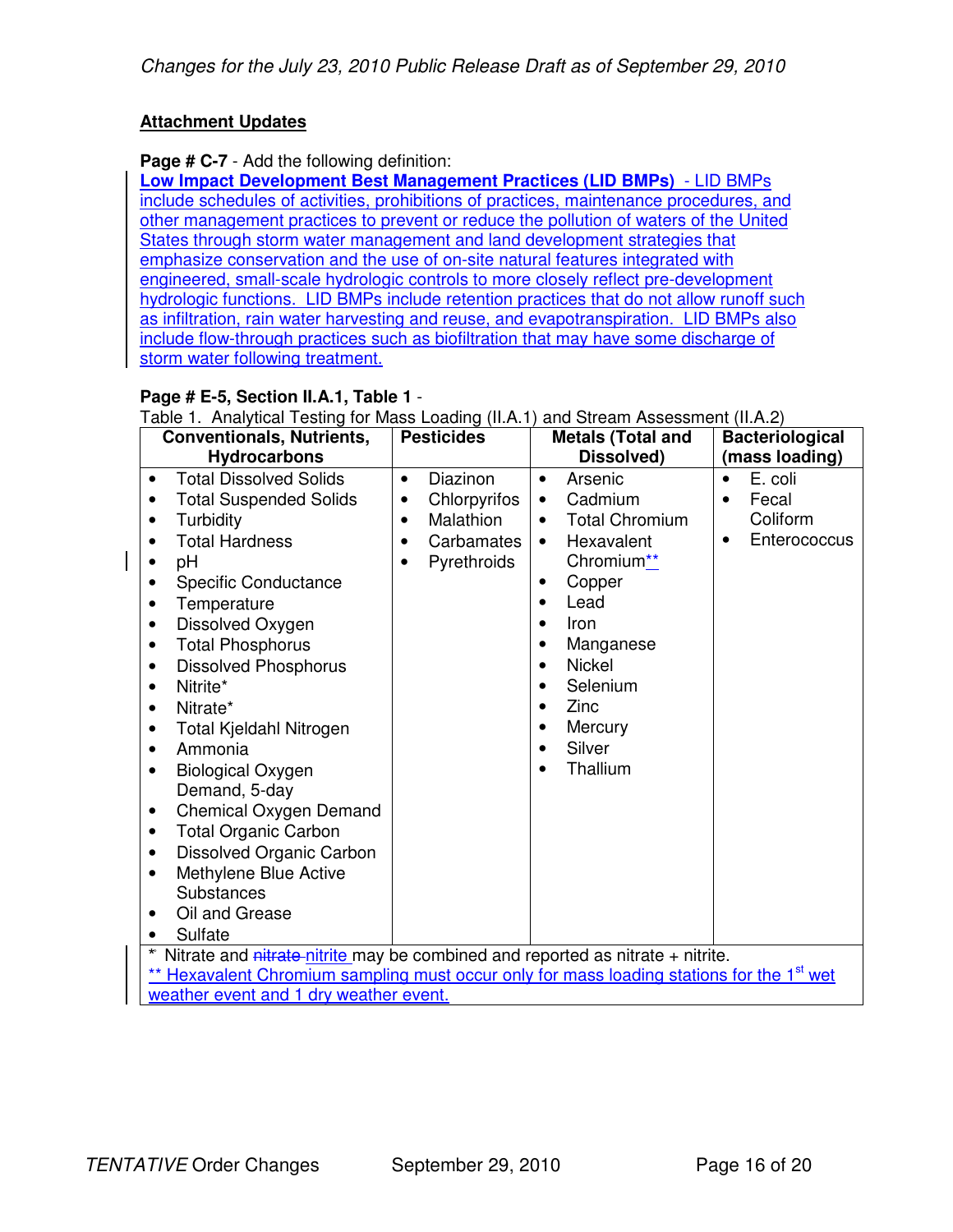**Page # E-6, Section II.A.2.a** – ... The two existing mass loading stations at Murrieta and Temecula Creeks must continue to be monitored. Copermittees may propose, for San Diego Water Board review and approval, changing the location of stream assessment monitoring stations where the mass loading stations location has changed pursuant to section II.A.1.a. Two reference stream assessment stations, including the existing Adobe Creek station, must be identified, sampled, monitored, and analyzed.

**Page # E-7, Section II.A.2.b** - Frequency: Stream assessment stations must be monitored in May or June (to represent the influence of wet weather on the communities) and September or October (to represent the influence of dry weather flows on the communities). The timing of monitoring of stream assessment stations located at mass loading stations must coincide with dry weather monitoring of those mass loading stations.

#### **Page # E-22, Section II.E** -

Add the following special study to the end of Section II.E:

7. Stormwater Monitoring Coalition (SMC) Regional Monitoring of Southern California Coastal Watersheds:

The Copermittees must implement the monitoring program developed by the SMC for Regional Monitoring of the southern California coastal watersheds within the Santa Margarita Hydrologic Unit. Each Copermittee must evaluate the results of the monitoring program within and downstream of their jurisdiction and integrate the results into program assessments and modifications.

**Page # E-25, Section III.A.2** - Monitoring Annual Report: The Principal Copermittee must submit the Receiving Waters and MS4 Discharge Monitoring Annual Report to the San Diego Water Board on October 1 of each year, beginning on **October 1, 2013**. Receiving Waters and MS4 Discharge Monitoring Annual Reports must include monitoring conducted under the previous fiscal year, and must meet the following requirements:

**Page # E-27, Section III.A.4** - Following completion of an annual cycle of monitoring in October, the Copermittees must make the monitoring data and results available to the San Diego Water Board at the San Diego Water Board's request. Following completion of the annual cycle of monitoring, the Copermittees must upload monitoring data and results into the California Environmental Data Exchange Network (CEDEN)<sup>15</sup>.

Footnote 15: http://www.ceden.org/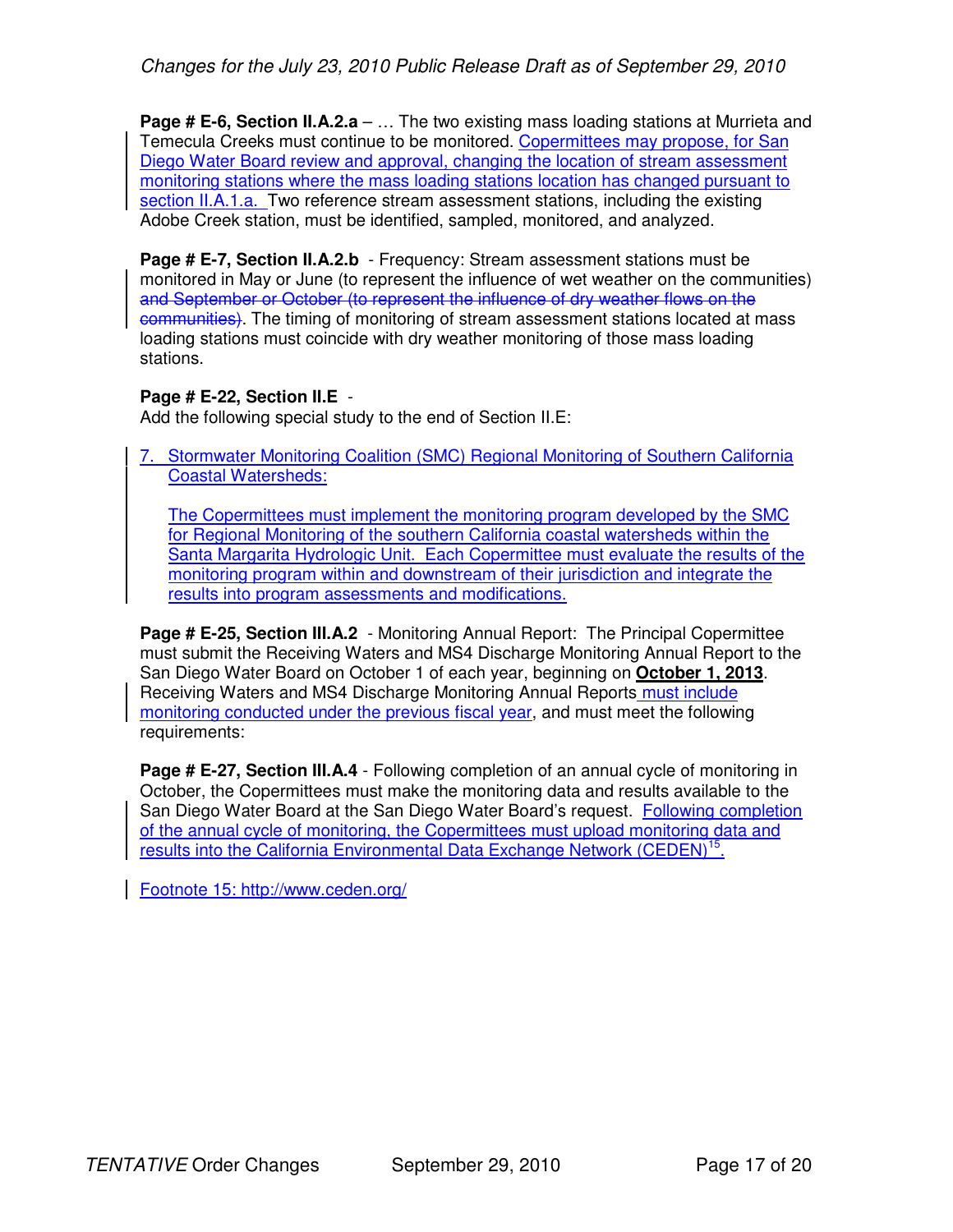### **Fact Sheet Updates**

## **Page # 5, Section II** -

| <b>Copermittees</b>             |                                       |
|---------------------------------|---------------------------------------|
| 1. City of Murrieta             | 4. County of Riverside                |
| 2. City of Temecula             | 5. Riverside County Flood Control and |
| 3. City of Wildomar             | <b>Water Conservation District</b>    |
| 6. City of Menifee <sup>+</sup> |                                       |

**Page # 22, Finding A.4** - The Fact Sheet / Technical Report for the Order No. R9-2010- 0016, NPDES No. CAS0108766, Waste Discharge Requirements for Discharges from the MS4s Draining the County of Riverside, the Incorporated Cities of Riverside County, and the Riverside County Flood Control and Water Conservation District within the San Diego Region, includes cited regulatory and legal references and additional explanatory information and data in support of the requirements of this Order. This information, including any supplements thereto, and any response to comments on the Tentative Orders, is hereby incorporated by reference into these findings.

**Page # 45, Discussion of Finding C.14** - The State Water Board's recently recognized precedential in order (Order WQ 2009-0008) affirming a Los Angeles County MS4 permit modification, consistent with USEPA's prior interpretations, recognizes that "[n]either the Clean Water Act nor the federal storm water regulations define 'non-storm water.' 'Illicit discharge' is defined as any discharge to an MS4 'not composed entirely of storm water.' Thus, 'illicit discharge' is the most nearly applicable definition of 'non-storm water' found in federal law and is often used interchangeably with that term." In July 2010, the court in Los Angeles County v. State Water Resources Control Board remanded the Los Angeles Water Board's MS4 permit underlying Order WQ 2009-0008 for procedural reasons occurring during the permit adoption process. The court did not evaluate or rule upon the substantive findings and reasoning set forth in Order WQ 2009-0008. While the San Diego Water Board may no longer cite Order WQ 2009-0008 as a precedential State Water Board order, the San Diego Water Board agrees with the reasoning expressed by the State Water Board.

**Page # 96, Finding E.6** – Add the following paragraph at the end of the discussion of Finding E.6:

The San Diego Water Board recognizes that the Commission on State Mandates recently found that certain provisions within two municipal storm water permits constituted reimbursable state mandates within the meaning of the California Constitution. The Commission did not reimburse the claimants for the costs of implementing those provisions. The decisions directly affect only the municipal storm water permits identified in the two test claims. That is, the effect of the decisions is limited to the provisions of Los Angeles Water Board Order 01-182 and San Diego Order R9-2007-0001 identified by the Commission as reimbursable state mandates. No other municipal storm water permits or provisions therein are directly affected by the decisions and the San Diego Water Board is not precluded from adopting similar or identical provisions in the Tentative Order. Subsequent proceedings before the Commission to

 $\overline{a}$  $^{\mathrm{+}}$  Until an agreement to transfer the regulatory oversight of the City of Menifee's MS4 to the California Regional Water Quality Control Board, Santa Ana Region under Order No. R8-2010- 0033 is finalized, the City of Menifee is included as a Copermittee under Order No. R9-2010- 0016.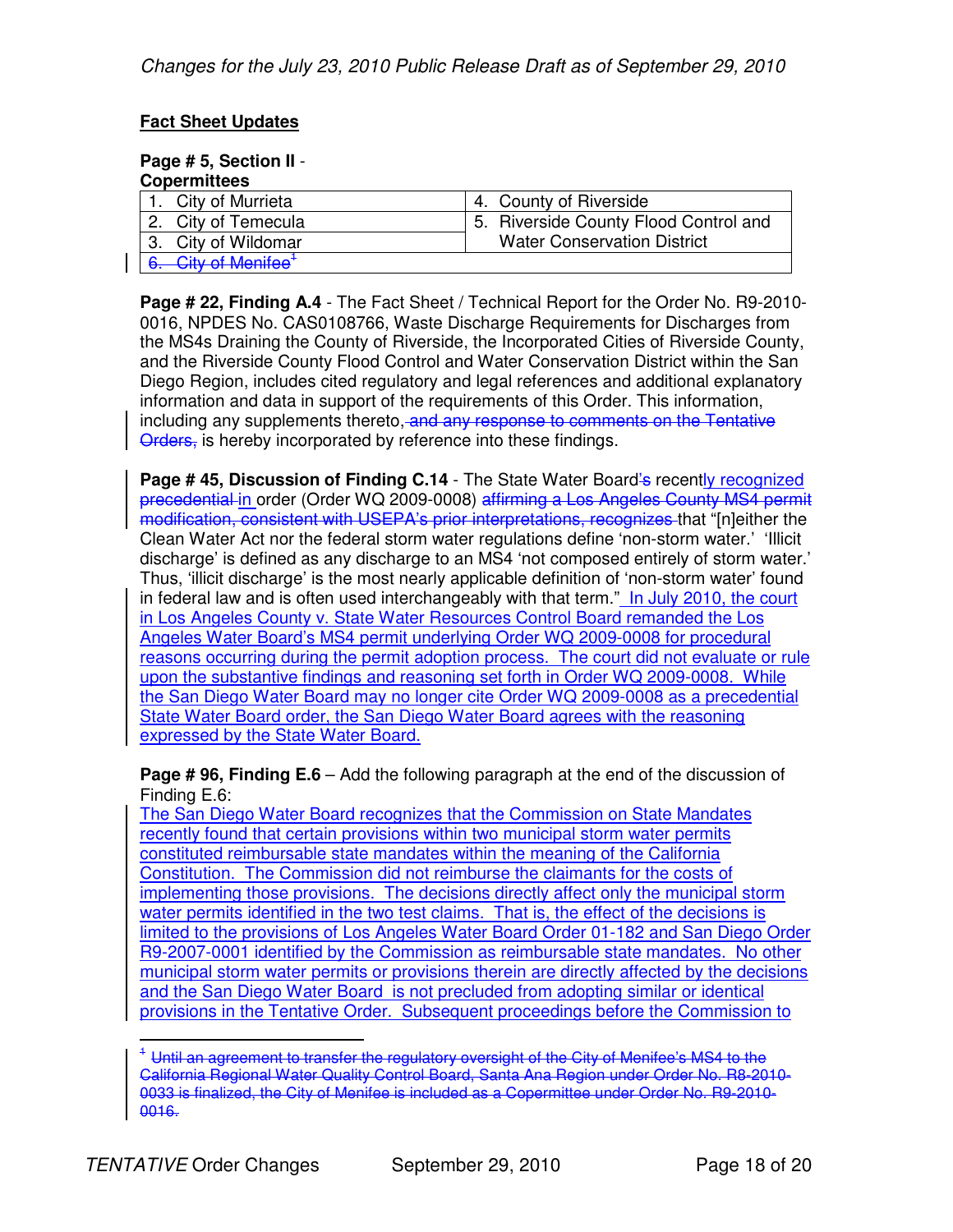determine the local governments entitled to reimbursement and the amount of reimbursement are underway before the Commission. Separately, the State Water Board and San Diego and Los Angeles Water Boards have challenged these decisions in court.

**Page # 139, Section F.1.f** - To facilitate the tracking of BMP maintenance, each Copermittee must develop and maintain a database of Priority Development Projects subject to SSMP requirements (SSMP projects) and the post-construction BMPs implemented for each SSMP project. The inventory is not expected or required to include LID BMPs that are implemented on a lot by lot basis in low density residential areas at single family residential houses. The inventory, however, must include the post-construction BMPs for all other development or redevelopment SSMP project sites.

#### **Page # 140, Section F.1.f** – Delete the following paragraph:

Twenty percent of all SSMP projects are required to be inspected by the Copermittees annually. If the number of high priority SSMP project sites is 20 percent or more of the total number of SSMP projects in the Copermittee's inventory, this requirement will be met. If, however, the number of high priority SSMP project sites is less than 20 percent of the total number of SSMP projects in the Copermittee's inventory, additional lower priority SSMP project sites must be inspected to make up the difference. Selection of the additional lower priority SSMP project sites will be at the discretion of the Copermittee, but are selected based on each site's potential threat to water quality.

#### **Page # 160, Section F.3.c.(5)** – Delete the section:

**Section F.3.c.(5)** (Privately Owned Unpaved Roads Maintenance) includes requirements for privately owned unpaved roads. The Copermittees must require implementation of BMPs for erosion and sediment control during maintenance activities on privately owned unpaved roads, particularly roads that are in or adjacent to receiving waters. As discussed for Finding D.1.c, BMPs for unpaved roads are needed to minimize the discharge of sediment to the MS4s and receiving waters. There are several guidance documents available (see Discussion for Finding D.1.c) that include design and source control BMPs that can the Copermittees can readily require to be implemented.

In addition, where the Copermittees identify illegal construction and maintenance grading activities on privately owned unpaved roads, the Copermittees must enforce their ordinances to prevent illicit discharges of sediment and other pollutants from privately owned unpaved roads to their MS4s and receiving waters.

**Page # 163, Section F.4.b** - requires each Copermittee to maintain an updated map of its entire MS4 and the corresponding drainage areas within its jurisdiction. The Order specifies that the map must include the segments of the storm sewer system owned, operated, and maintained by the Copermittee, and include locations of all known inlets, access points (i.e. manholes), connections with other MS4s, and outfalls to the Copermittee's MS4. Knowing where their inlets, access points, connections with other MS4s, and outfalls are located will allow the Copermittees to better track, identify, and eliminate IC/IDs. The use of a geographic information system (GIS) by the Copermittees is strongly encouraged for the MS4 map. The Riverside County Flood Control and Water Conservation District (RCFCD) currently maintains a GIS layer that is a compilation of all the Copermittee MS4 maps. Although an individual Copermittee may not have GIS capabilities, each Copermittee has agreements with RCFCD for providing updated MS4